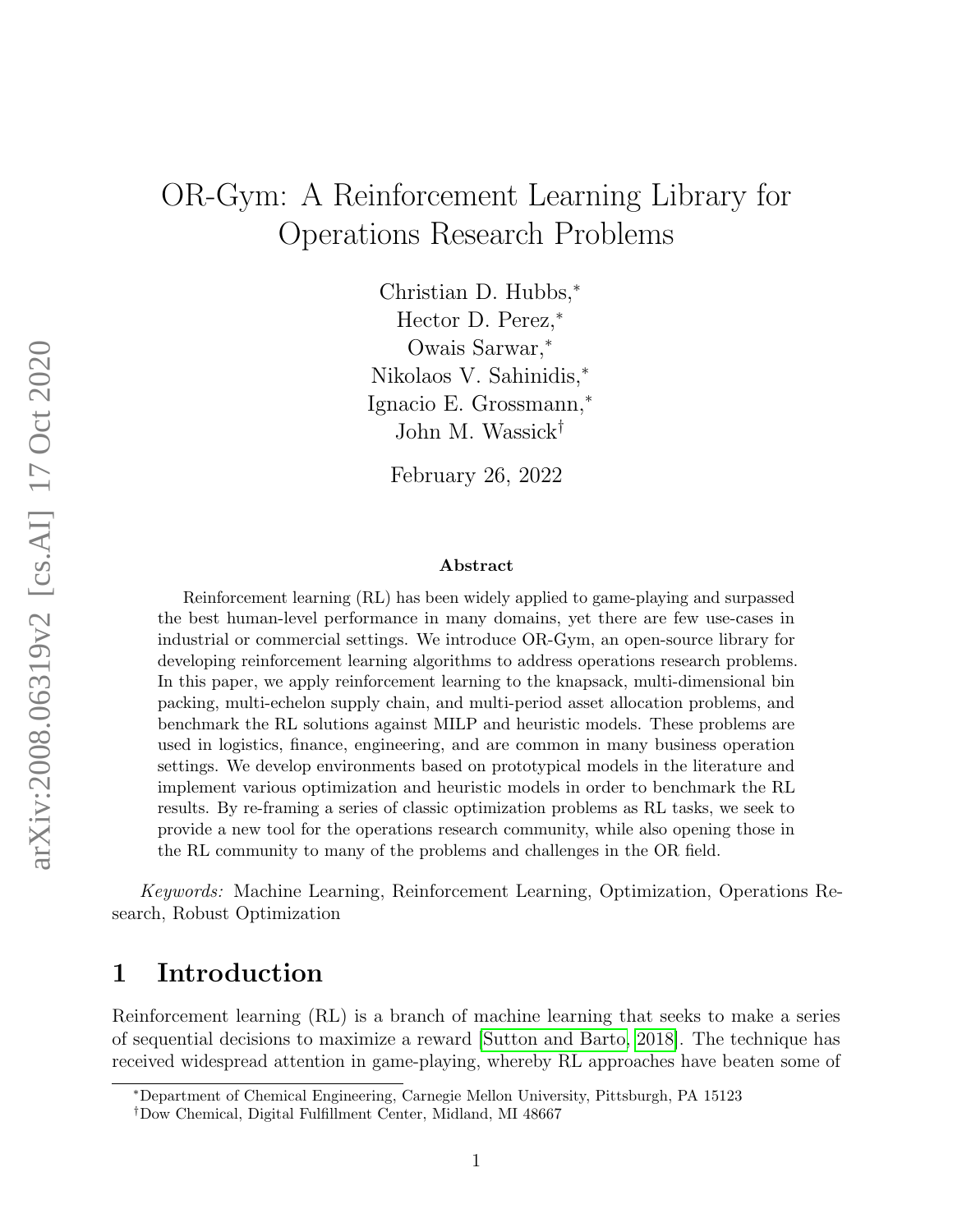the world's best human players in domains such as Go and DOTA2 [\[Silver et al.](#page-26-0) [\[2017\]](#page-26-0), [Berner](#page-23-0) [et al.](#page-23-0) [\[2019\]](#page-23-0)]. There is a growing body of literature that is applying RL techniques to existing OR problems. [Kool et al.](#page-25-0) [\[2019\]](#page-25-0) use the REINFORCE algorithm with attention layers to learn policies for the travelling salesman problem (TSP), vehicle routing problem (VRP), the orienteering problem (OP), and a prize collecting TSP variant. [Oroojlooyjadid et al.](#page-26-1) [\[2017\]](#page-26-1) use a Deep Q-Network (DQN) to manage the levels in the beer game and achieve near optimal results. [Balaji et al.](#page-23-1) [\[2019\]](#page-23-1) provided versions of online bin packing, news vendor, and vehicle routing problems as well as models for RL benchmarks. [Hubbs et al.](#page-25-1) [\[2020\]](#page-25-1) use RL to schedule a single-stage chemical reactor under uncertain demand which outperforms various optimization models. [Martinez et al.](#page-26-2) [\[2011\]](#page-26-2) approaches a flexible job shop scheduling problem with tabular Q-learning to outperform other algorithms. [Li](#page-25-2) [\[2017\]](#page-25-2) provides an overview of the progress and development of RL as well as a review of many different applications.

We seek to provide a standardized library for the research community who wish to explore RL applications by building on top of the preceding work and releasing OR-Gym, a single library that relies on the familiar OpenAI interface for RL [\[Brockman et al., 2016\]](#page-23-2), but containing problems relevant to the operations research community. To this end, we have incorporated the benchmarks in [Balaji et al.](#page-23-1) [\[2019\]](#page-23-1), while extending the library to the KP, multi-period asset allocation, multi-echelon supply chain inventory management, and virtual machine assignment. RL problems are formulated as Markov Decision Processes (MDP), meaning they are sequential decision making problems, often times probabilistic in nature, and rely on the current state of the system to capture all relevant information for determining future states. This framework is not widely used in the optimization community, so we make explicit our thought process as we reformulate many optimization problems to fit into the MDP mold without loss of generality. Many current RL libraries, such as OpenAI Gym, have many interesting problems, but problems that are not directly relevant to industrial use. Moreover, many of these problems (e.g. the Atari suite) lack the same type of structure as classic optimization problems, and thus are primarily amenable to model-free RL techniques, that is RL algorithms that learn with little to no prior knowledge of the dynamics of the environment they are operating in. Bringing well-studied optimization problems to the RL community may encourage more integration of model-based and model-free methods to reduce sample complexity and provide better overall performance. It is our goal that this work encourages further development and integration of RL into optimization and the OR community while also opening the RL community to many of the problems and challenges that the OR community has been wrestling with for decades.

The library itself along with example code to enable reproducibility can be found at [www.github.com/hubbs5/or-gym.](#page-0-0)

# 2 Background

Included in the library are knapsack, bin packing, supply chain, travelling salesman, vehicle routing, news vendor, portfolio optimization, and traveling salesman problems. We provide RL benchmarks using the Ray package for a selection of these problems, as well as heuristic and optimal solutions [\[Moritz et al., 2018\]](#page-26-3). Additionally, we discuss environmental design considerations for each of the selected problems. Each of the environments we make available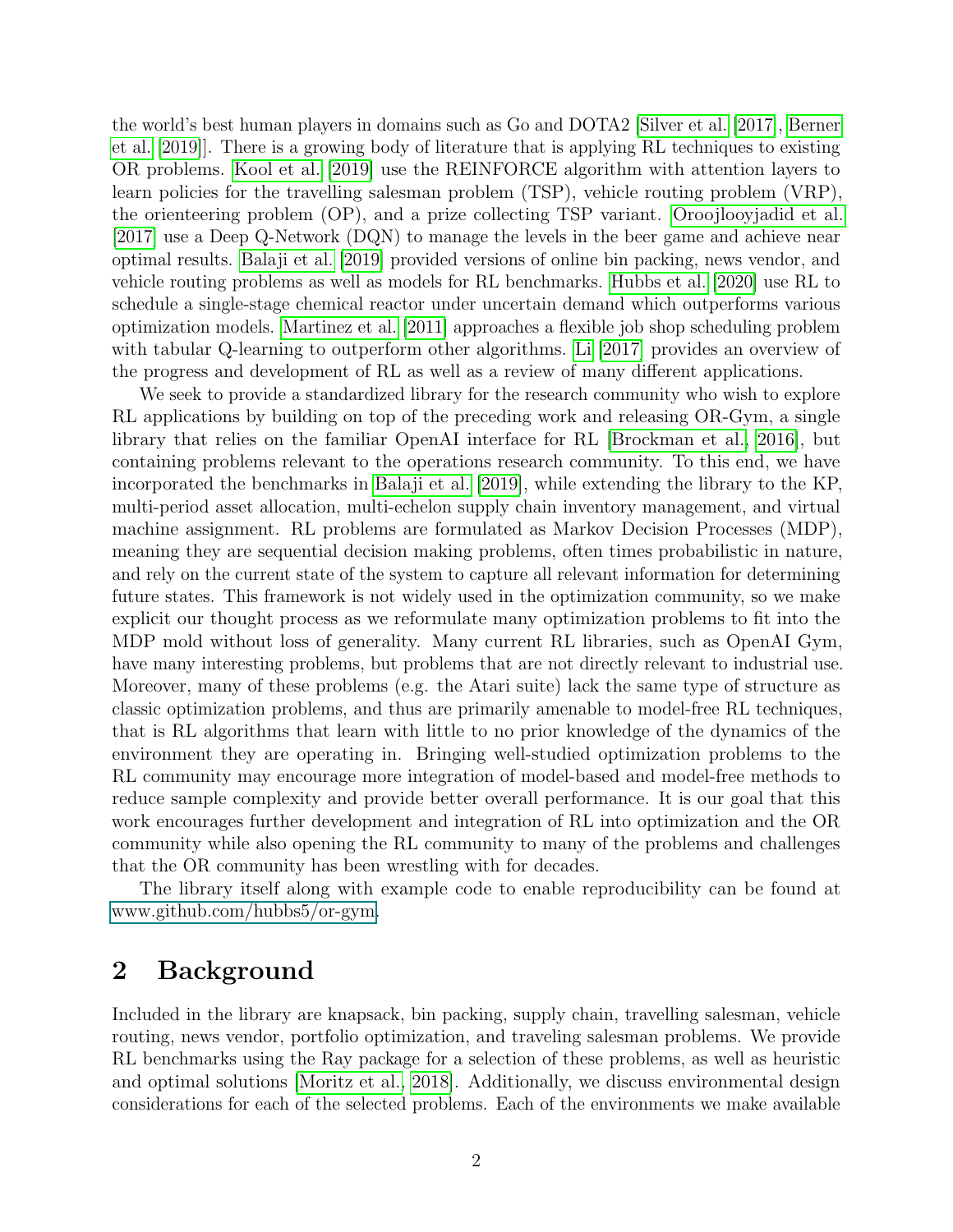<span id="page-2-0"></span>

Figure 1: Diagram of a reinforcement learning system.

via the OR-Gym package is easily customizable via configuration dictionaries that can be passed to the environments upon initialization. This enables the library to be leveraged to wider research communities in both operations research and reinforcement learning.

All mathematical programming models are solved with Gurobi 8.2 and Pyomo 5.6.2 to optimality on a a 2.9 GHz Intel i7-7820HQ CPU unless otherwise noted [\(Gurobi Optimization](#page-24-0) [LLC](#page-24-0) [\[2018\]](#page-24-0), [Hart et al.](#page-25-3) [\[2017\]](#page-25-3)).

#### 2.1 Reinforcement Learning

Reinforcement learning (RL) is a machine learning approach that consists of an agent interacting with an environment over multiple time steps, indexed by  $t$ , to maximize the cumulative sum or rewards,  $R_t$ , the agent receives (see Figure [1,](#page-2-0) [Sutton and Barto](#page-27-0) [\[2018\]](#page-27-0)). The agent plays multiple episodes - Monte Carlo simulations of the environment - and at each time step within an episode, observes the current state  $(S_t)$  of the environment and takes an action according to a policy  $(\pi)$  that maps states to actions  $(a_t)$ . The goal of RL is to learn a policy that obtains high rewards. The problems are formulated as MDPs, thus RL can be viewed as a method for stochastic optimization [\[Bellman, 1957\]](#page-23-3).

Deep reinforcement learning uses multi-layered neural networks to fit a policy function, with parameters  $\theta$ , that will map states to actions. Here, we will use the Proximal Policy Optimization (PPO) algorithm [\[Schulman et al., 2016\]](#page-26-4) for our RL comparisons. This is an actor-critic method, which consists of two networks, one to produce the actions at each time step (the  $actor$ ) and one to produce a prediction of the rewards at each time step (*critic*). The actor learns a probabilistic policy that produces a probability distribution over available actions. This distribution is sampled from during training to encourage sufficient exploration of the state space. The critic learns the value of each state, and the difference between the predicted value from the critic and the actual rewards received from the environment is used in the loss function  $(\mathcal{L}(\theta))$  to update the parameters of the networks. PPO limits the update of the network parameters by clipping the loss function (Equation [1\)](#page-2-1) relative to the previous policy.

$$
\mathcal{L}(\theta) = \min(r_t(\theta), \text{clip}(r_t(\theta), 1 - \epsilon, 1 + \epsilon))\hat{A}_t
$$
\n(1)

<span id="page-2-1"></span>where  $r_t(\theta)$  is the probability ratio between the previous policy,  $\pi_{k-1}(\theta)$ , and the new policy  $\pi_k(\theta)$  and k denotes the updates to the policy parameters since initialization. The function clip enforces the constraint  $1-\epsilon \leq r_t(\theta) \leq 1+\epsilon$  on the probability ratio.  $\epsilon$  is a hyperparameter that limits the update of the policy, such that the probability of outputs does not change more than  $\pm \epsilon$  at each update.  $\hat{A}_t$  denotes the advantage estimation of the state, which is the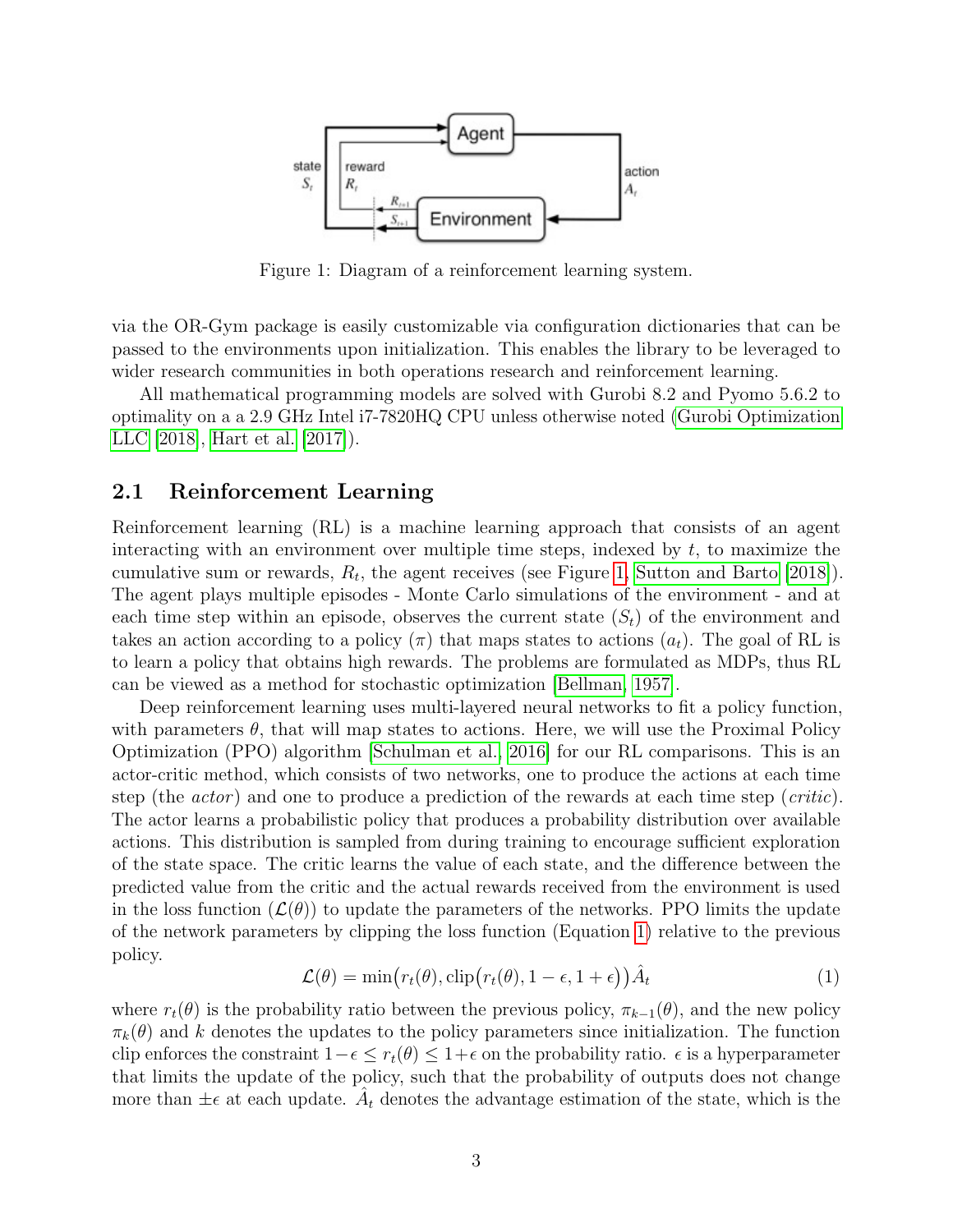sum of the discounted prediction errors over  $T$  time steps given in Equation [2.](#page-3-0)

<span id="page-3-0"></span>
$$
\hat{A}_t = \sum_{t=1}^T \gamma^{T-t+1} \delta_t \tag{2}
$$

where  $\delta_t$  is the prediction error from the critic network at each time-step t and  $\gamma$  is the discount rate. This modification to the loss function has shown more stable learning over other policy gradient methods across multiple environments [\[Schulman et al., 2016\]](#page-26-4).

We rely on the implementation of the PPO algorithm found in the Ray package [\[Moritz](#page-26-3) [et al., 2018\]](#page-26-3). All RL solutions use the same algorithm and a 3-layer fully-connected network with 128 hidden nodes at each layer, for both the actor and critic networks. Although some hyperparameter tuning is inevitable, we sought to minimize our efforts in this regard in order to reduce over fitting our results.

# 3 Knapsack

The Knapsack Problem (KP) was first introduced by [Mathews](#page-26-5) [\[1896\]](#page-26-5), and a classic exposition of the problem can be found in [Dantzig](#page-24-1) [\[1957\]](#page-24-1) where a hiker who is packing his bag for a hike is used as the motivating example. KP is a combinatorial optimization problem that seeks to maximize the value of items contained in a knapsack subject to a weight limit. Obvious applications of the KP include determining what cargo to load into a plane or truck to transport. Other applications come from finance, we may imagine an investor with limited funds who is seeking to build a portfolio, or apply the framework to warehouse storage for retailers [\[Ma et al., 2019\]](#page-25-4).

There are a few versions of the problem in the literature, the unbounded KP, bounded, multiple choice, multi-dimensional, quadratic, and online versions [\[Kellerer et al., 2004\]](#page-25-5). The problem has been well studied and is typically solved by dynamic programming approaches or via mathematical programming algorithms such as branch-and-bound.

We provide three versions of the knapsack problem, the Binary (or 0-1) Knapsack Problem (BinKP), Bounded Knapsack Problem (BKP), and the Online Knapsack Problem (OKP). The first two are deterministic problems where the complete set of items, weights, and values are known from the outset. The OKP is stochastic; each item appears one at a time with a given probability and must be either accepted or rejected by the algorithm. The online version is studied by [Marchetti-Spaccamela and Vercellis](#page-26-6) [\[1995\]](#page-26-6), who propose an approximation algorithm such that the expected difference between this algorithm and the optimal value is, on average,  $\mathcal{O}(\log^{3/2}n)$ . [Lueker](#page-25-6) [\[1995\]](#page-25-6) later improved this result with an algorithm that closes the gap to within  $\mathcal{O}(\text{log}n)$  on average, using an on-line greedy algorithm.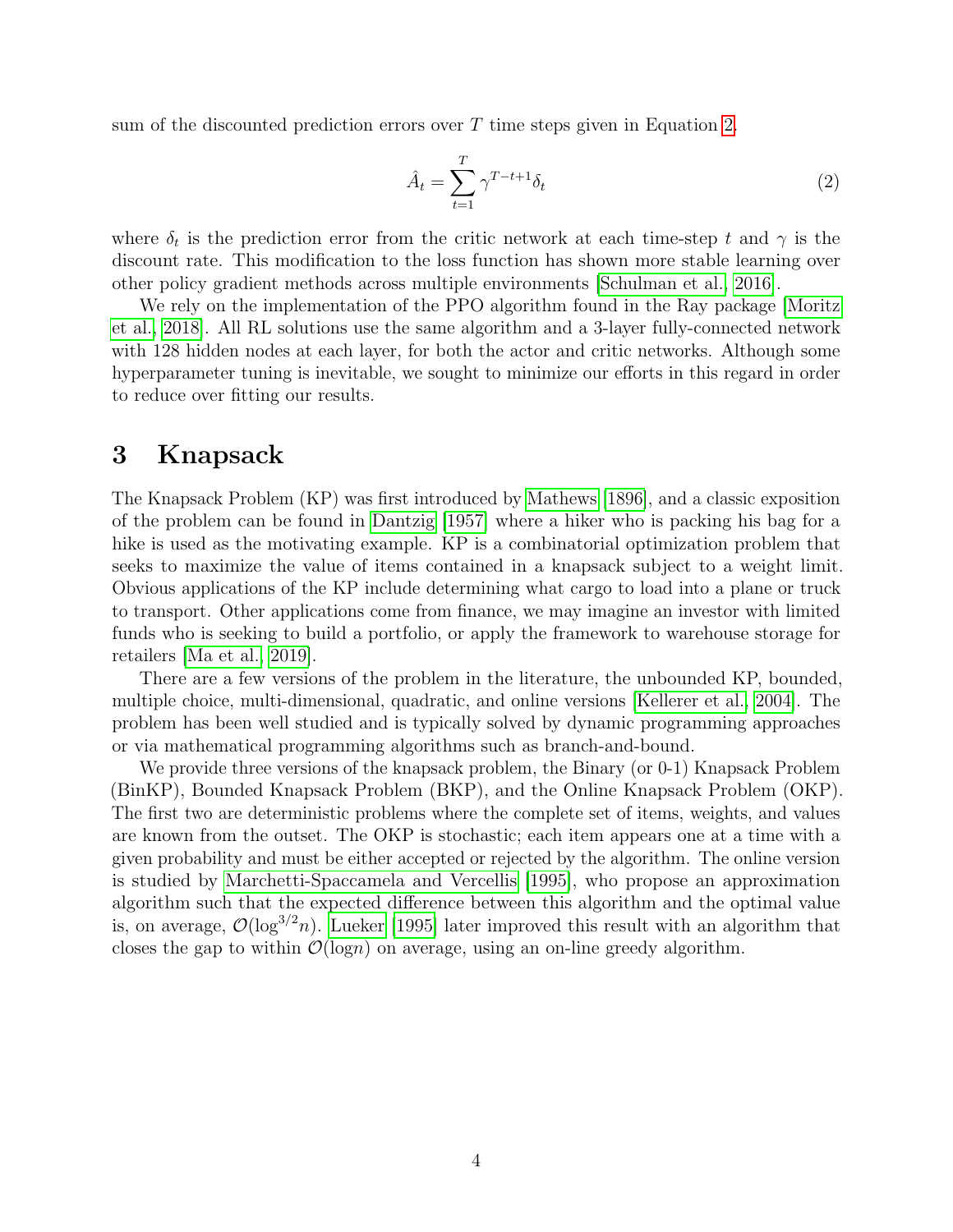### 3.1 Binary (0-1) Knapsack

The binary version of the knapsack problem (BinKP) can be formulated as an optimization problem as follows:

$$
\max_{\mathbf{x}} z = \sum_{i=1}^{n} v_i x_i
$$
 (3a)

$$
\text{s.t. } \sum_{i=1}^{n} w_i x_i \le W \tag{3b}
$$

$$
x_i \in \{0, 1\} \quad i = 1, \dots, n \tag{3c}
$$

where  $x_i$  denotes an binary decision variable to include or exclude an item from the knapsack. The weights and values,  $v_i$  and  $w_i$  respectively, are positive, real numbers. The knapsack's total weight limit is denoted by W. This model can be solved by pseudo-polynomial dynamic programming algorithms or, conveniently, as an integer programming problem using algorithms such as branch-and-bound to maximize the objective function.

## 3.2 Bounded Knapsack

The bounded knapsack problem (BKP) differs from the binary case in that  $x_i$  becomes an integer decision variable  $(x_i \in \mathbb{Z}^{0+})$  and we introduce a new constraint based on the number of each item  $i$  we have available:

$$
x_i \le N_i \quad i = 1, \dots, n \tag{4}
$$

where  $N_i$  is the number of times the *i*th item can be selected.

#### 3.3 Online Knapsack

A version of the Online Knapsack Problem (OKP) is found in [Kong et al.](#page-25-7) [\[2019\]](#page-25-7). This requires the algorithm to either accept or reject a given item that it is presented with. There are a limited number of items that the algorithm can choose from and each is drawn randomly with a probability  $p_i$ ,  $i = 1, \ldots, n$ . After M items have been drawn, the episode terminates leaving the knapsack with the items inside. The goal here is the same as for the traditional knapsack problems, namely to maximize the value of the items in the knapsack while staying within the weight limit, although it is more challenging because of the uncertainty surrounding the particular items that will be available.

### 3.4 Problem Formulation

The RL model's state is defined as a concatenation of vectors: item value, item weight, number of items remaining, as well as the knapsack's current load and maximum capacity. For the OKP cases, we provide the agent with the current item's weight and value, and the knapsack's load and maximum capacity. The reward function for our RL algorithm will simply be the total value of all items placed within the knapsack. At each step, the RL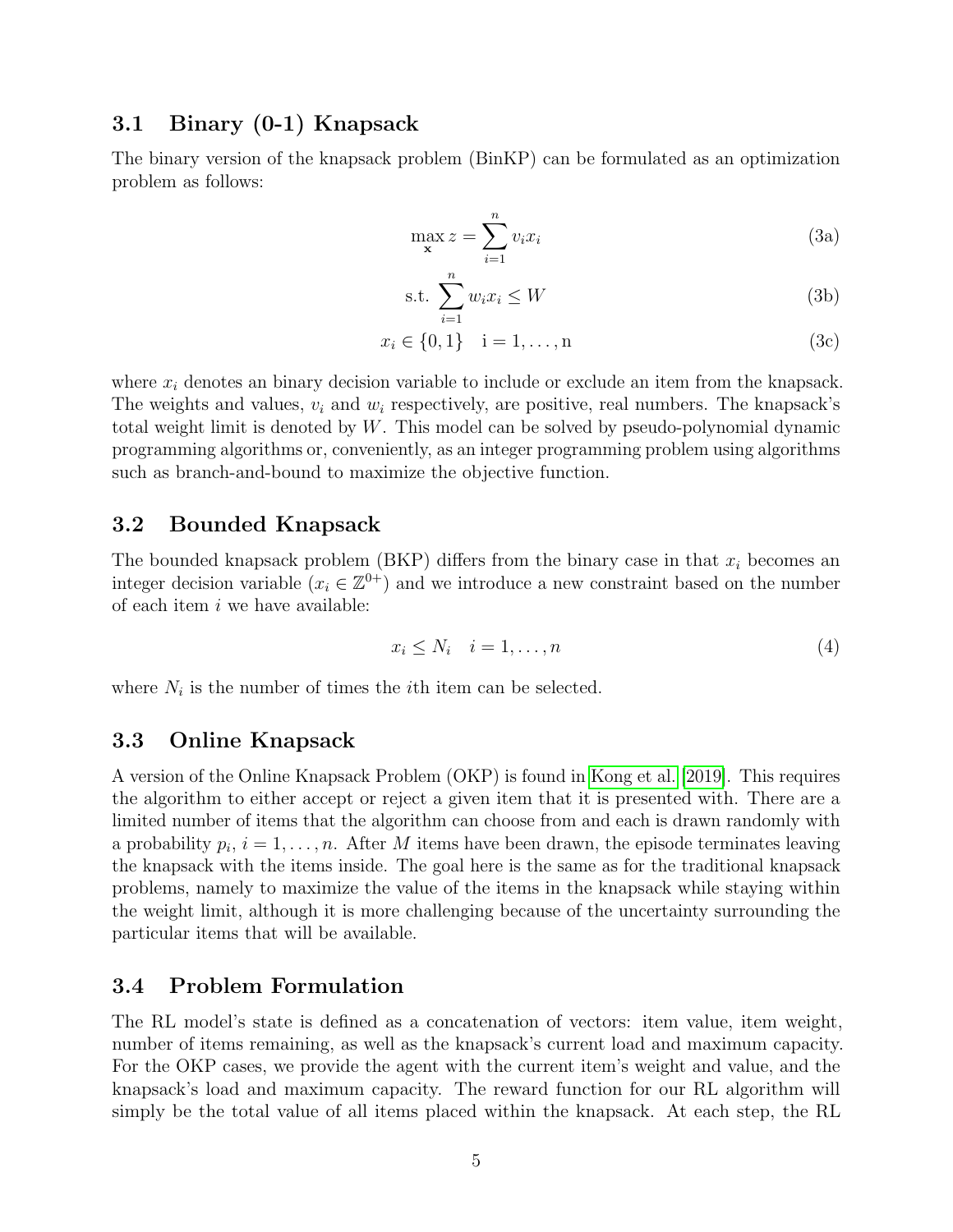algorithm must select one of the items to be placed into the knapsack, at which point the state is updated to reflect that selection and the value of the selection is returned as the reward to the agent. The episode continues until the knapsack is full or no items fit.

The BinKP and BKP are solved as integer programs to optimality using Gurobi 8.2 [\[Gurobi Optimization LLC, 2018\]](#page-24-0) and Pyomo 5.6.2 [\[Hart et al., 2017\]](#page-25-3). Additionally, we use a simple, greedy heuristic given in [Dantzig](#page-24-1) [\[1957\]](#page-24-1), which orders the items by value/weight ratio, and selects the next item that fits in this order. If an item does not fit - or the item has already been selected N times - the algorithm will continue through the list until all possibilities for packing while remaining within the weight constraint are exhausted, at which point the algorithm will terminate. The OKP algorithm used is a greedy, online algorithm based on the TwoBins algorithm given in [Han et al.](#page-25-8)  $[2015]$ . While IP solutions seek to solve

| Algorithm 1 TwoBins Online Knapsack Algorithm                 |
|---------------------------------------------------------------|
| <b>Require:</b> Choose $r \in \{0,1\}$ with equal probability |
| 1: for Each item $i \in N$ in order do:                       |
| if $r = 1$ then:<br>2:                                        |
| if $w_i \leq W$ then:<br>3:                                   |
| Select $i$ for the knapsack<br>4:                             |
| else:<br>5:                                                   |
| Reject $i$<br>6:                                              |
| end if<br>7:                                                  |
| end if<br>8:                                                  |
| if $r = 0$ then:<br>9:                                        |
| if $\sum_{i=1}^{n} w_i \leq W$ then:<br>10:                   |
| Reject $i$<br>11:                                             |
| else:<br>12:                                                  |
| Select <i>i</i> for the knapsack<br>13:                       |
| end if<br>14:                                                 |
| end if<br>15:                                                 |
| $16:$ end for                                                 |

the problem simultaneously, RL requires an MDP formulation which relies on sequential decision making. In this case, the RL model must select successive items to place in the knapsack until the limit is reached. This approach seems more akin to how a human would pack a bag, placing one in at a time until the knapsack is full. The human knapsack-packer can always remove an item if she determines it does not fit or finds a better item, our RL system, however cannot: once an item is selected for inclusion, it remains in the knapsack.

## 3.5 Results

The knapsack problem and its variations have been widely studied by computer scientists and operations researchers. Thus, good heuristics exist for these problems, making it challenging for model-free methods to compete. However, as shown in Table [1,](#page-6-0) the RL method comes close to the heuristics and optimal solutions in the deterministic, offline cases, and outperforms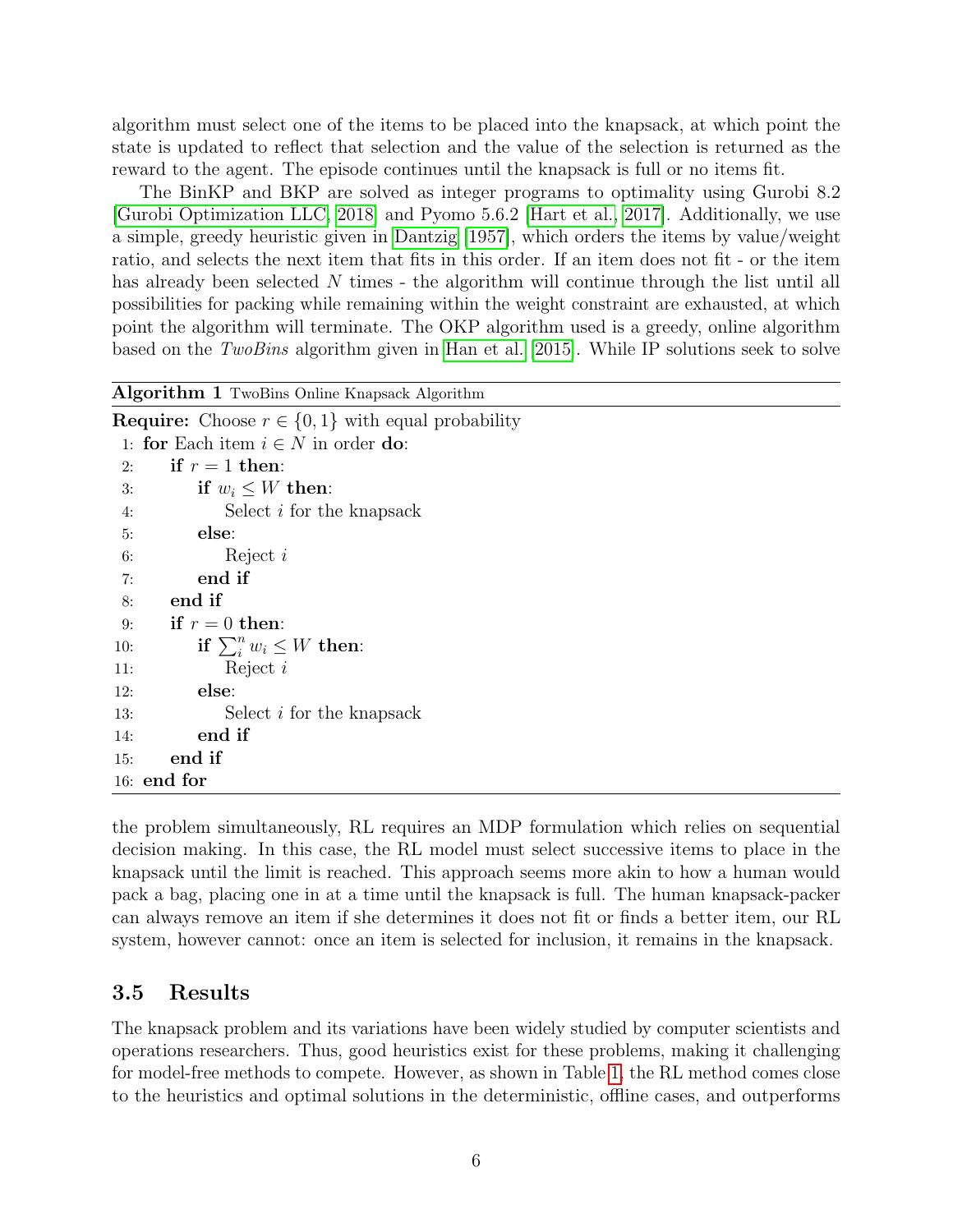| Knapsack Version Metric |                                                                 | RL                    | Heuristic                         | MILP        |
|-------------------------|-----------------------------------------------------------------|-----------------------|-----------------------------------|-------------|
| BinKP                   | Mean Rewards<br>Standard Deviation<br>Performance Ratio vs MILP | 1,072<br>66.2<br>1.32 | 1,368<br>$\theta$<br>1.04         | 1,419       |
| BKP                     | Mean Rewards<br>Standard Deviation<br>Performance Ratio vs MILP | 2,434<br>207<br>1.11  | 2,627<br>$\left( \right)$<br>1.03 | 2,696       |
| ОКР                     | Mean Rewards<br>Standard Deviation<br>Performance Ratio vs MILP | 309<br>54.2<br>1.8    | 262<br>104<br>2.02                | 531<br>54.6 |

<span id="page-6-0"></span>Table 1: RL versus heuristic and optimal solutions. All results are averaged over 100 episodes.

<span id="page-6-1"></span>

Figure 2: Training curves for three variations of the Knapsack problem. Shaded areas indicate variance.

the heuristic in the stochastic case. While RL does learn a good policy in the deterministic cases, the policy is probabilistic, thus it continues to exhibit some variance once trained.

In the case of the Online Knapsack, the RL model learns a policy that is close to the theoretical performance ratio for the TwoBins algorithm. The TwoBins algorithm under performs its theoretical level ( $\approx 1.7$ ) because each episode has a step limit, which causes the TwoBins algorithm to pack too little before the limit is reached, bringing down its mean performance.

Overall, the RL algorithms do perform well and show they can solve the traditional Knapsack Problem and its variations. For simple, off-line cases it seems best to resort to heuristics or optimal solutions rather than RL. However, for stochastic, online cases, there may be benefits in pursuing a reinforcement learning solution as shown in Figure [2](#page-6-1) (see [A](#page-28-0) for model sizes and computation times).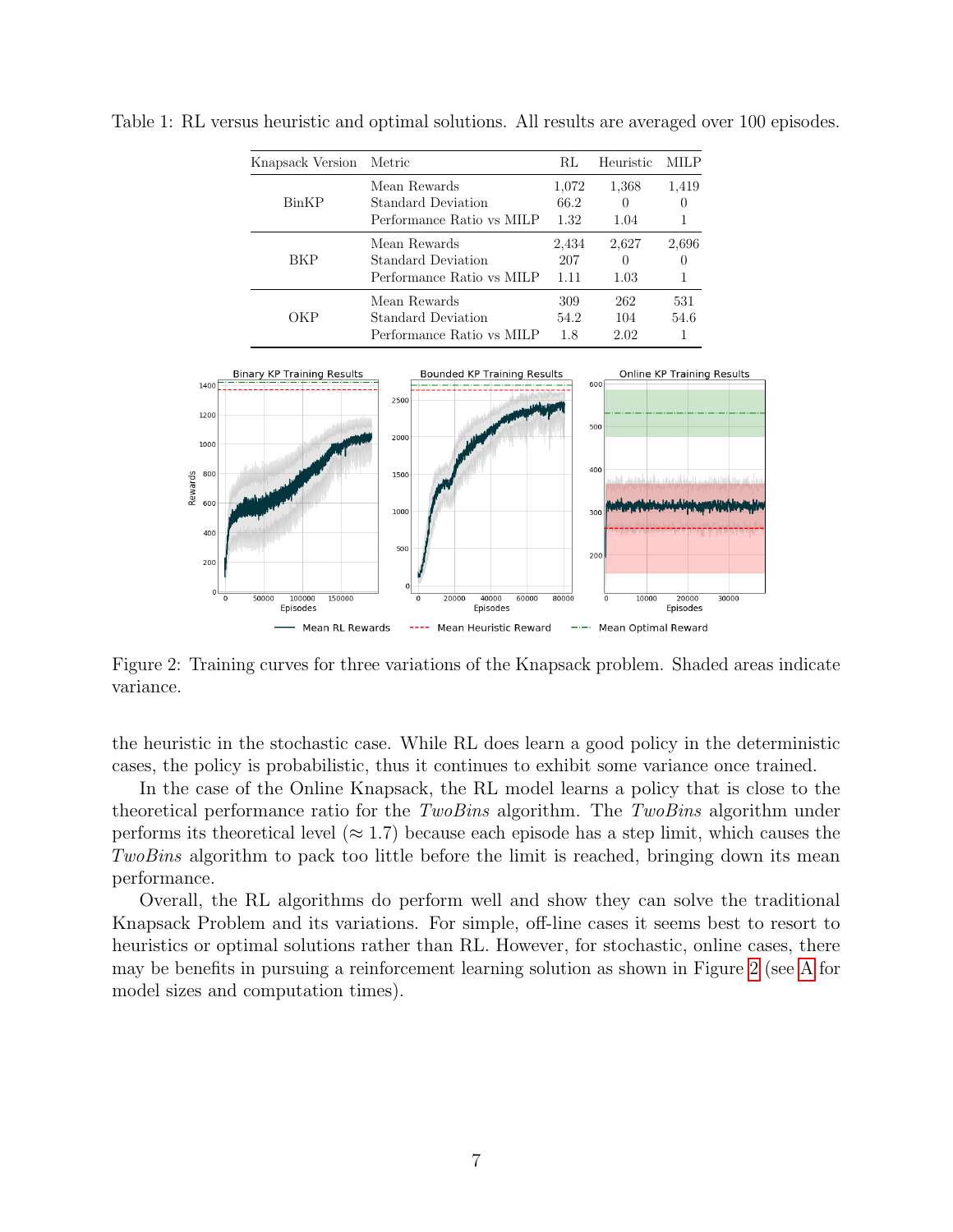# 4 Virtual Machine Packing

The Bin Packing Problem (BP) is a classic problem in operations research. In its most common form, there are a series of items in a list  $i \in I$ , each with a given size,  $s_i$ . The algorithm must then place these items into one of a potentially infinite number of bins with a size B [\[Coffman et al., 2013\]](#page-24-2). The objective minimizes the number of bins used, the unused space in the bins, or some other, related objective, while ensuring that the bins stay within their size constraints. For problems with identical bin sizes, we can formulate the problem as:

$$
\min_{\mathbf{x}, \mathbf{y}} \sum_{j=1}^{n} y_j \tag{5a}
$$

$$
\text{s.t.} \sum_{i=1}^{m} s_i x_{ij} \leq By_j \quad \forall j \in J \tag{5b}
$$

$$
\sum_{j=1}^{n} x_{ij} = 1 \quad \forall i \in I
$$
\n(5c)

$$
x_{ij}, y_j \in \{0, 1\} \tag{5d}
$$

where  $x_{ij}$  are binary assignment variables for each item that must be assigned to a given bin, and where  $y_i$  are bins to be opened by the packing algorithm.

Applications of BPs are common in numerous fields, from loading pallets [\[Ram, 1992\]](#page-26-7), to robotics, box packing [\[Courcoubetis and Weber, 1990\]](#page-24-3), stock cutting [\[Gilmore and Gomory,](#page-24-4) [1961\]](#page-24-4), logistics, and data centers [\[Song et al., 2014\]](#page-27-1).

BP's are primarily divided into groups based on their dimensionality, although even 1-D problems are NP-hard [\(Christensen et al.](#page-23-4) [\[2017\]](#page-23-4), [Johnson](#page-25-9) [\[1974\]](#page-25-9)). 1-D problems only consider a size or weight metric, whereas multi-dimensional problems consider an item's area, volume, or combination of features.

### 4.1 Problem Formulation

We provide multiple versions of the bin packing problem in the OR-Gym library, including the environments implemented by [Balaji et al.](#page-23-1) [\[2019\]](#page-23-1), which rely on the examples and heuristic algorithms provided in [Gupta and Radovanovic](#page-24-5) [\[2012\]](#page-24-5). We refer readers to their work for details and results. In addition to this environment, we implement a multi-dimensional version of the bin packing problem as applied to virtual machines with data from [Cortez](#page-24-6) [et al.](#page-24-6) [\[2017\]](#page-24-6). This data was collected over a 30-day period from Microsoft Azure data centers containing multiple physical machines (PM) to host virtual machine (VM) instances. Each VM has certain compute and memory requirements, and the algorithm must map a VM instance to a particular PM without exceeding either the compute or memory requirement. In this case, we model the normalized demand at 20-minute increments over a 24-hour period, whereby a new VM instance must be assigned every 20 minutes.

The environment requires mapping of each VM instance to one of 50 PMs at each time step. The objective is to minimize unused capacity on each PM with respect to both the compute and memory dimensions for each time step. The episode runs for a single, 24-hour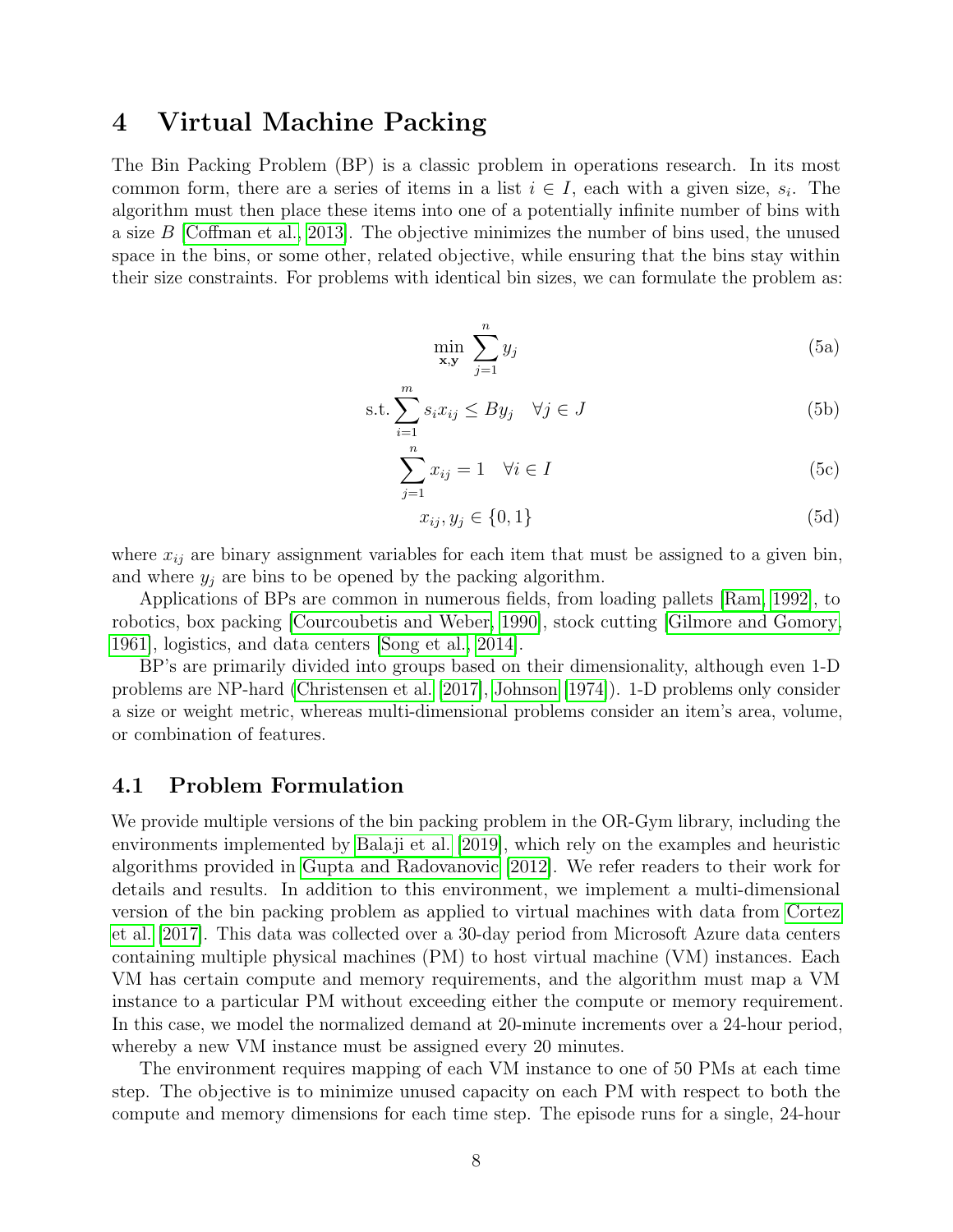period and ends if the model exceeds the limitations of a given PM. At each time step, the agent can select from one of the 50 PMs available. If a selection causes a PM to become overloaded, the agent incurs a large penalty and the episode ends. It is important to ensure that the penalty is sufficiently large to prevent the agent from ending the episode prematurely, otherwise the agent will find a locally optimal strategy by simply ending the episode as quickly as possible.

For the RL implementation, we define the state with vectors providing information on the status of each physical machine (on/off), the current compute and memory loads on each machine, and the incoming demand to be packed. For this model, we provide results for two RL versions as well, one with action masking and one without. Action masking is used as a way to enforce capacity constraints by restricting actions that would cause the agent to overload a given PM and thus lead to an abrupt end to the episode and a large negative reward. This has the effect of reducing the search space for the agent.

## 4.2 OR Methods

Heuristics such as Best Fit (BF) [\[Johnson, 1974\]](#page-25-9), and Sum of Squares (SS) [\[Csirik et al.,](#page-24-7) [2006\]](#page-24-7), have been proposed and are well studied, providing theoretical optimality bounds in the limit for one-dimensional BPs. For multi-dimensional problems, other heuristics such as Next Fit Decreasing Height (NFDH) and First Fit Decreasing Height (FFDH) are early and common heuristics approximation ratios of 3 and 2.7, respectively [\[Christensen et al., 2017\]](#page-23-4). Currently, [Bansal et al.](#page-23-5) [\[2016\]](#page-23-5) provides the best results in the 2-D case with an asymptotic approximation guarantee of  $\approx 1.405$ . We employ the First Fit algorithm for our VM packing case, which was shown to have an asymptotic performance ratio of 1.7 [\[Baker and Schwarz,](#page-23-6) [1983\]](#page-23-6).

| <b>Algorithm 2</b> First Fit VM Packing Algorithm           |  |  |  |  |  |  |
|-------------------------------------------------------------|--|--|--|--|--|--|
| <b>Require:</b> Initialize environment with J empty bins.   |  |  |  |  |  |  |
| 1: for Each item $i \in I$ in order do:                     |  |  |  |  |  |  |
| for Each open bin $j \in J$ in order do:<br>2:              |  |  |  |  |  |  |
| <b>if</b> i fits in bin j then:<br>3:                       |  |  |  |  |  |  |
| Place item $i$ in bin $j$<br>4:                             |  |  |  |  |  |  |
| end if<br>5:                                                |  |  |  |  |  |  |
| end for<br>6:                                               |  |  |  |  |  |  |
| 7: <b>if</b> i does not fit into any open bin <b>then</b> : |  |  |  |  |  |  |
| Open new bin. Place item into new bin.<br>8:                |  |  |  |  |  |  |
| end if<br>9:                                                |  |  |  |  |  |  |
| $10:$ end for                                               |  |  |  |  |  |  |

The optimization model solves the VM on shrinking time horizon where the first step optimizes for all time T, the second for all time from  $t_1$  to T and so forth, until the end of the simulation. The decisions in the previous time step are then fixed as it moves forward through time and new demand is being made available. As in the standard case, the objective is to assign jobs as compactly as possible across the data center. To make this consistent with the RL formulation, we write this as maximizing a negative value, namely the sum of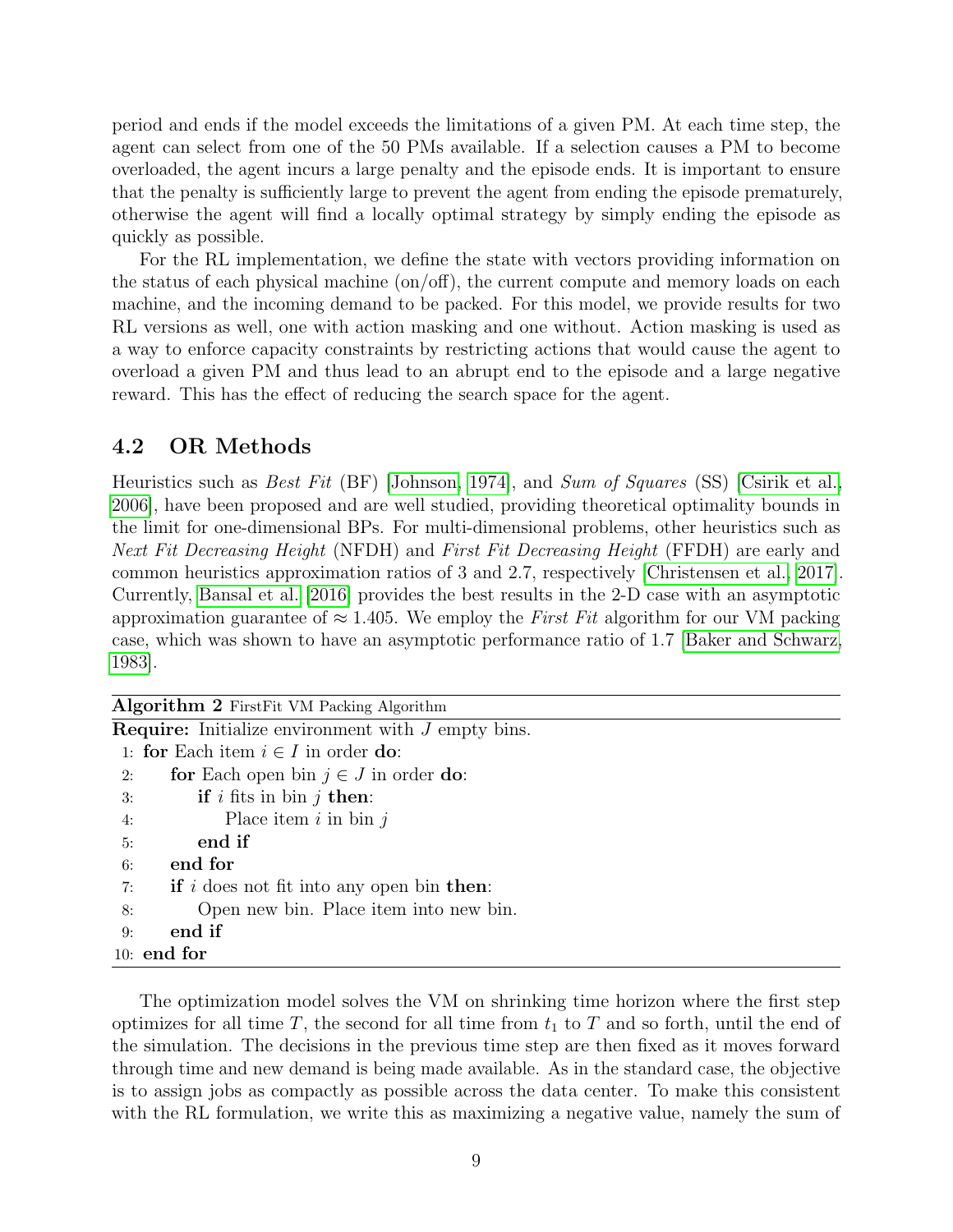the occupied space across both dimensions of interest on each physical machine in use, minus the total capacity for each active physical machine. The full model is given below.

$$
\max_{\mathbf{x},\mathbf{z}} \sum_{t=1}^{T} \sum_{p=1}^{P} \left( \sum_{v=1}^{V} x_{pvt} (D_v j^{mem} + D_v^{cpu}) - 2z_{pt} \right)
$$
(6a)

$$
\text{s.t.} \sum_{v=1}^{V} D_v^{mem} x_{pvt} \le B^{mem} \quad \forall p \in P, t \in T
$$
\n
$$
(6b)
$$

$$
\sum_{v=1}^{V} D_v^{cpu} x_{pvt} \le B^{cpu} \quad \forall p \in P, t \in T
$$
\n(6c)

$$
\sum_{t=1}^{T} x_{pvt} \le \tau y_{pv} \quad \forall p \in P, v \in V
$$
\n(6d)

$$
\sum_{p=1}^{P} y_{pv} = 1 \quad \forall v \in V \tag{6e}
$$

$$
z_{pt} \ge x_{pvt} \quad \forall p \in P, v \in V, t \in T \tag{6f}
$$

$$
x_{pvt}, y_{pv}, z_{pt} \in 0, 1 \tag{6g}
$$

where p, v, and t are indices that denote the physical machine in the set  $P$ , the virtual machine requirements in V, and the time step in T respectively.  $D_v^{mem}$  and  $D_v^{cpu}$  indicate the memory and CPU demand for each VM instance, which lasts for time  $\tau$ . Each physical machine may host multiple processes simultaneously, but these are restricted by normalized memory and compute capacities, denoted by  $B^{mem}$  and  $B^{cpu}$  respectively.

The model also makes use of multiple binary, decision variables,  $x_{\text{pvt}}$ ,  $y_{\text{pv}}$ , and  $z_{\text{pt}}$ .  $x_{\text{pvt}}$ maps VMs to PMs for each time period.  $y_{pv}$  relates VMs to PMs, while  $z_{pt}$  enables the time periods of the PMs to be linked and used in the objective.

#### 4.3 Results

The RL agent with masking quickly reaches peak performance with rewards hovering around -500 per episode. This surpasses the results for the heuristic benchmark by about 9%, but underperforms the more computationally intensive shrinking horizon MILP by 16%. These three methods show very similar variance.

|                                             |  |  |  | Table 2: Comparison of RL versus heuristic model and shrinking horizon model solutions. |  |  |
|---------------------------------------------|--|--|--|-----------------------------------------------------------------------------------------|--|--|
| All results are averaged over 100 episodes. |  |  |  |                                                                                         |  |  |

| VM Packing                | RL (No Masking) RL (Masking) Heuristic MILP |        |      |      |
|---------------------------|---------------------------------------------|--------|------|------|
| Mean Rewards              | $-1.040$                                    | $-511$ | -556 | -439 |
| Standard Deviation        | 17                                          | 110    | 111  | 111  |
| Performance Ratio vs MILP | 2.37                                        | 1.16   | 1 27 |      |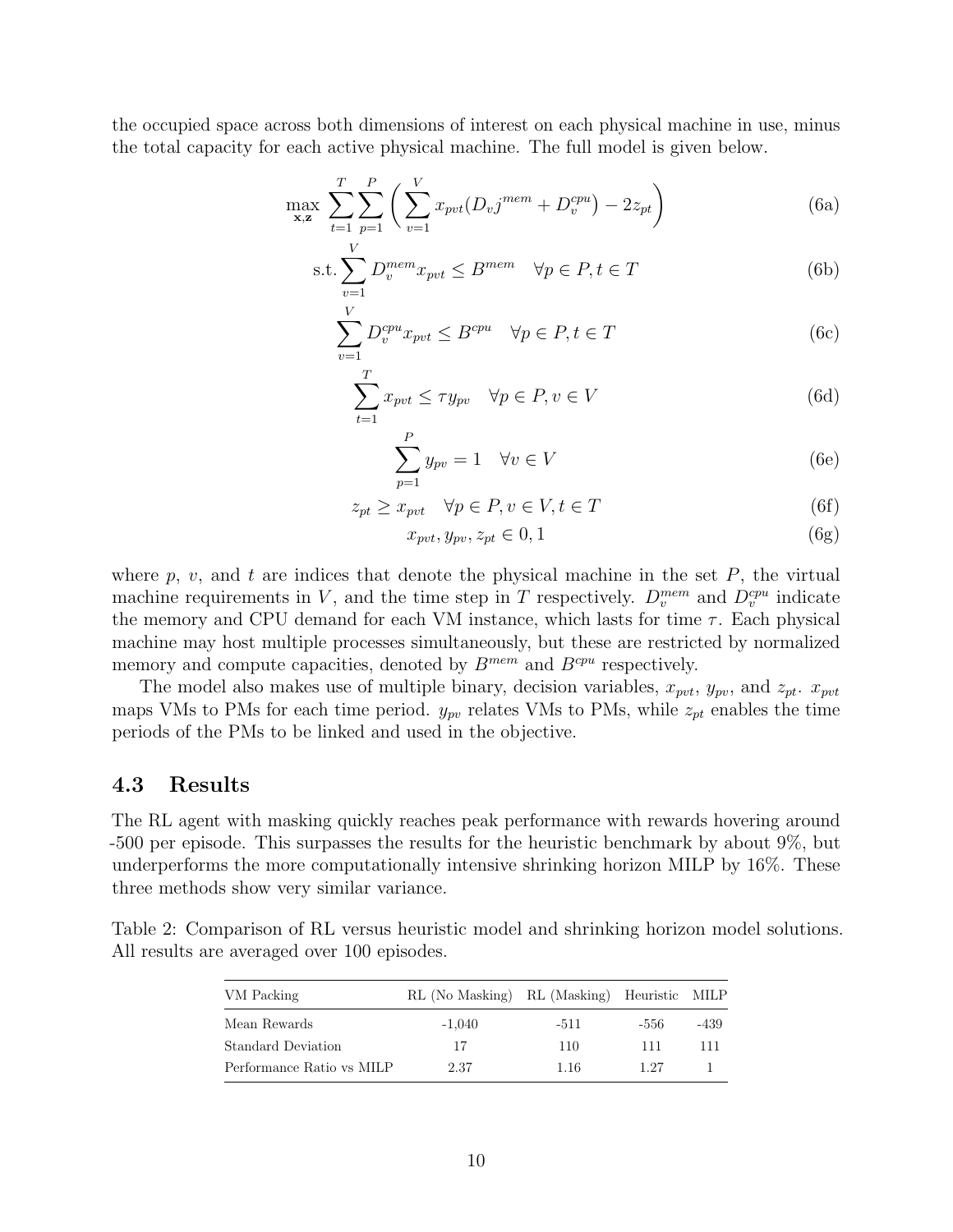<span id="page-10-0"></span>

Figure 3: VM Packing Problem with PPO with and without action masking in comparison with the FirstFit heuristic and a shrinking horizon MILP each averaged over 100 episodes.

As shown in Figure [3,](#page-10-0) the RL agent without masking greatly underperforms relative to all other methods. The agent was given the same hyperparameters and set identically to the agent with masking, the only difference being that it was able to violate the packing constraints, thereby receiving a large negative reward and immediately ending to the episode. This example shows the use of a "soft constraint" versus a hard constraint in RL set up and design. The agent without masking quickly learned to take the -1000 reward as fast as possible, thus getting stuck in a local optimum policy because exploration yielded eventual termination by constraint violation and larger negative rewards. This behavior could be mitigated with further hyperparameter tuning, environment design, or other techniques, but it seems far more effective to simply mask actions that would violate constraints and let the agent learn from there.

# 5 Supply Chain Inventory Management

Managing inventory levels is critical to supply chain sustainability. A clear relation exists between inventory levels and order fulfillment service levels (i.e. the more inventory you have, the better you can satisfy your customer's requests). However, high inventory levels come at a cost, referred to as holding costs. The key is to strike a balance between the trade-off between service level and holding costs. In this section, we provide two variations of a Multi-Echelon Inventory Management problem for optimization and training RL agents.

In these inventory management problems (IMPs), a retailer faces uncertain consumer demand from day to day, and must hold inventory at a cost in order to meet that demand. If the retailer fails to meet that demand, it will either be marked as a backlog order, whereby it may be fulfilled at a later date and lower profit (InvManagement-v0), or simply chalked up as a lost sale with zero profit (InvManagement-v1). Each day, the retailer must decide how much inventory to purchase from its distributor, who will manufacture and ship the product to the retailer with a given lead time. In the multi-echelon case, the distributor will have a supplier, which may also have another supplier above it, and so forth until the supply chain terminates at the original party that consumes the raw materials required for the product,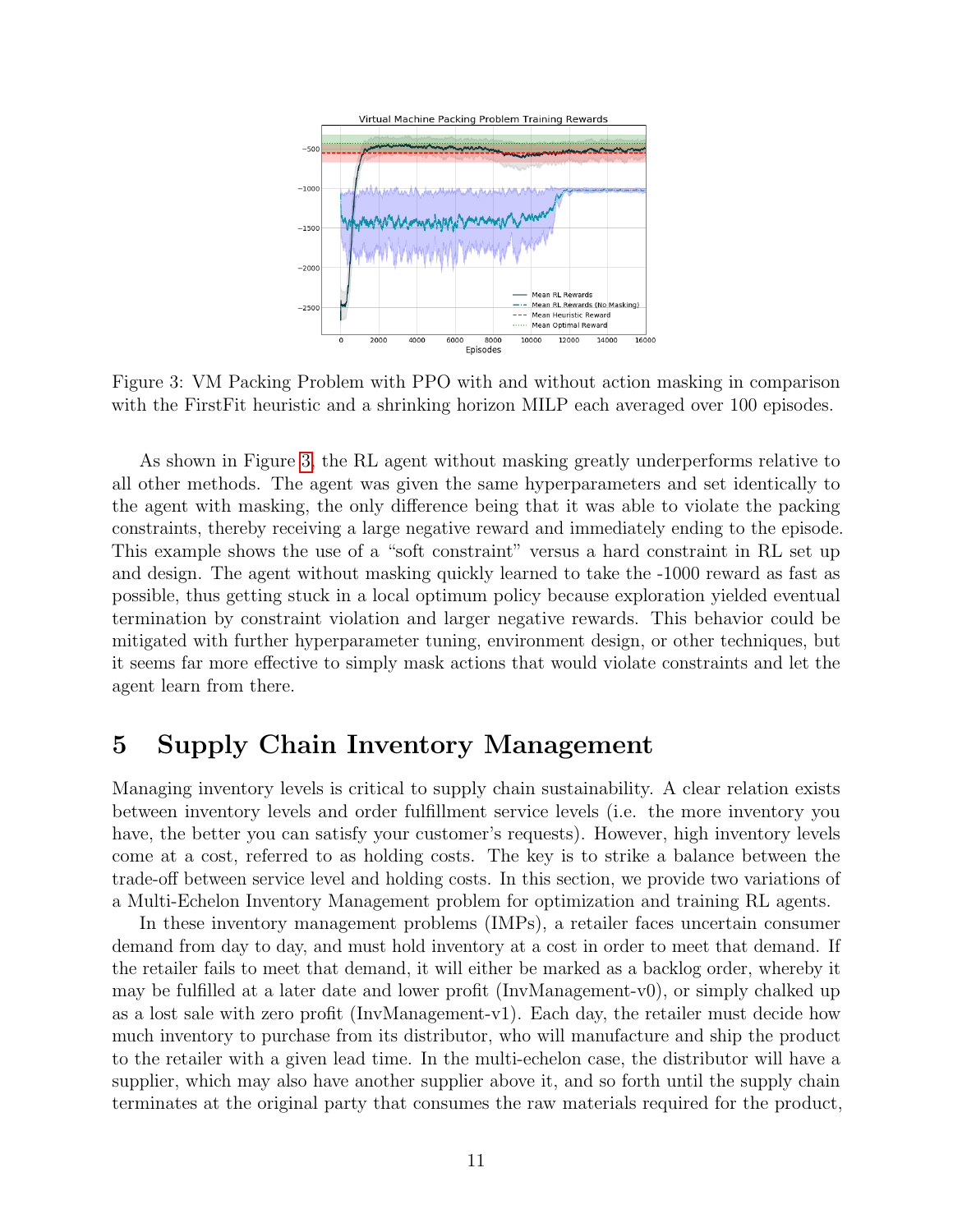M steps away from the retailer.

<span id="page-11-0"></span>In a decentralized supply chain, coordination is key to effectively managing the supply chain. Each stage faces uncertainty in the amount of material requested by the stage succeeding it. A lack of inter-stage coordination can result in bullwhip effects [\[Lee et al.,](#page-25-10) [1997\]](#page-25-10). In the IMP, each stage operates according to its own unique costs, constraints, and lead times. The challenge is then to develop a re-order policy for each of the participants in the supply chain to minimize costs and maintain steady operations.



Figure 4: Multi-echelon supply chain.

The IMP environments presented here are based on the work by [Glasserman and Tayur](#page-24-8) [\[1995\]](#page-24-8). In this work, a multi-echelon system with both inventory holding areas and capacitated production areas for each stage is used. The inventory holding areas store intermediates that are transformed into other intermediates or final products in the respective production areas. The default configuration is to have both inventory and production areas at each stage in the supply chain, except for the retailer, which only holds final product inventory, and the supplier furthest upstream, which has virtually unlimited access to the raw material. However, production areas can be removed if desired by setting the production cost to a large value at those stages.

The standard approach taken in industry to improve the performance in such systems is the use of IPA (infinitesimal perturbation analysis) to determine the optimal parameters for the desired inventory policy. Although it is acknowledged that the base stock policy may not be optimal for multi-stage capacitated systems, its simplicity makes it attractive for practical implementations.

Relevant literature addressing other approaches to the IMP are those of [Bertsimas and](#page-23-7) [Thiele](#page-23-7) [\[2006\]](#page-23-7), [Chu et al.](#page-23-8) [\[2015\]](#page-23-8), and [Mortazavi et al.](#page-26-8) [\[2015\]](#page-26-8). In the work by [Bertsimas and](#page-23-7) [Thiele](#page-23-7) [\[2006\]](#page-23-7), a general optimization methodology is proposed using robust optimization techniques for both capacitated and uncapacitated systems. Their work includes capacity limits on the orders and inventory, but not on production. Their model shows benefits in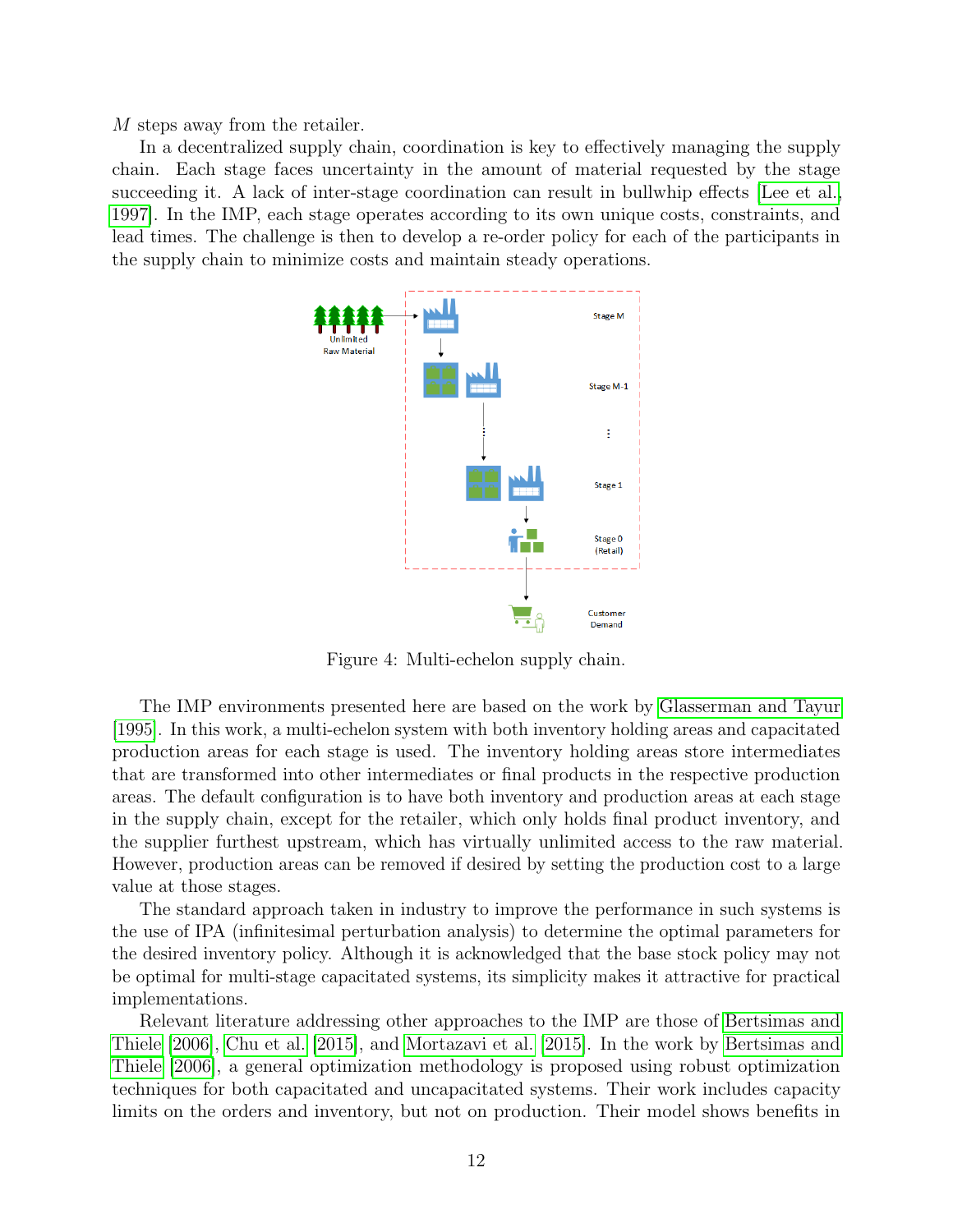terms of tractability and is solved as either a linear program (LP) or a mixed-integer program (MIP), depending on whether fixed costs are included or not. [Chu et al.](#page-23-8) [\[2015\]](#page-23-8) use agent based modeling coupled with a cutting plane algorithm to optimize a multi-echelon supply chain with an  $(r, Q)$  reorder policy under a simulated environment. Monte Carlo simulations are used to determine expectations followed by hypothesis testing to deal with the effects of noise when accepting the improvements. [Mortazavi et al.](#page-26-8) [\[2015\]](#page-26-8) develop a four-echelon supply chain model with a retailer, distributor and manufacturer. They apply Q-learning to learn a dynamic policy to re-order stock over a 12-week cycle with non-stationary demand drawn from a Poisson distribution. Several papers in the area of inventory optimization are also available. Of note are those by [Eruguz et al.](#page-24-9) [\[2016\]](#page-24-9) and [Simchi-Levi and Zhao](#page-27-2) [\[2012\]](#page-27-2).

Variations of the IMP include single period and multi-period systems, as well as single product and multi-product systems. The IMP environments currently available (InvManagementv0 and InvManagement-v1) support single product systems with with stationary demand and either single or multiple time periods. It is assumed that the product is non-perishable and sold in discrete quantities. A depiction of the multi-echelon system is given in Figure [4.](#page-11-0) Stage 0 is the retail site, which is an inventory location that sells the final product to external customers. As mentioned previously, stages 1 through  $M-1$  have both an inventory area and a manufacturing area, and stage  $M$  has only a manufacturing area. For each unit of inventory transformed, one unit of intermediate or final product is obtained. Material produced at a stage is shipped to the inventory area of the stage succeeding it. Lead times may exist in the production/transfer of material between stages. Each manufacturing site has a limited production capacity. Each inventory holding area also has a limited holding capacity. It is assumed that the last stage has immediate access to an unlimited supply of raw materials and thus a bounded inventory area is not designated for this stage.

### 5.1 Problem Formulation

At each time period in the IMP, the following sequence of events occurs:

- 1. Stages 0 through  $M-1$  place replenishment orders to their respective suppliers. Replenishment orders are filled according to available production capacity and available inventory at the respective suppliers. Lead times between stages include both production times and transportation times.
- 2. Stages 0 through  $M-1$  receive incoming inventory replenishment shipments that have made it down the product pipeline after the associated lead times have passed.
- 3. Customer demand occurs at stage 0 (the retailer) and is filled according to the available inventory at that stage.
- 4. One of the following occurs at each stage,
	- (a) Unfulfilled sales and replenishment orders are backlogged at a penalty. Note: Backlogged sales take priority in the following period.
	- (b) Unfulfilled sales and replenishment orders are lost with a goodwill loss penalty.
- 5. Surplus inventory is held at each stage at a holding cost.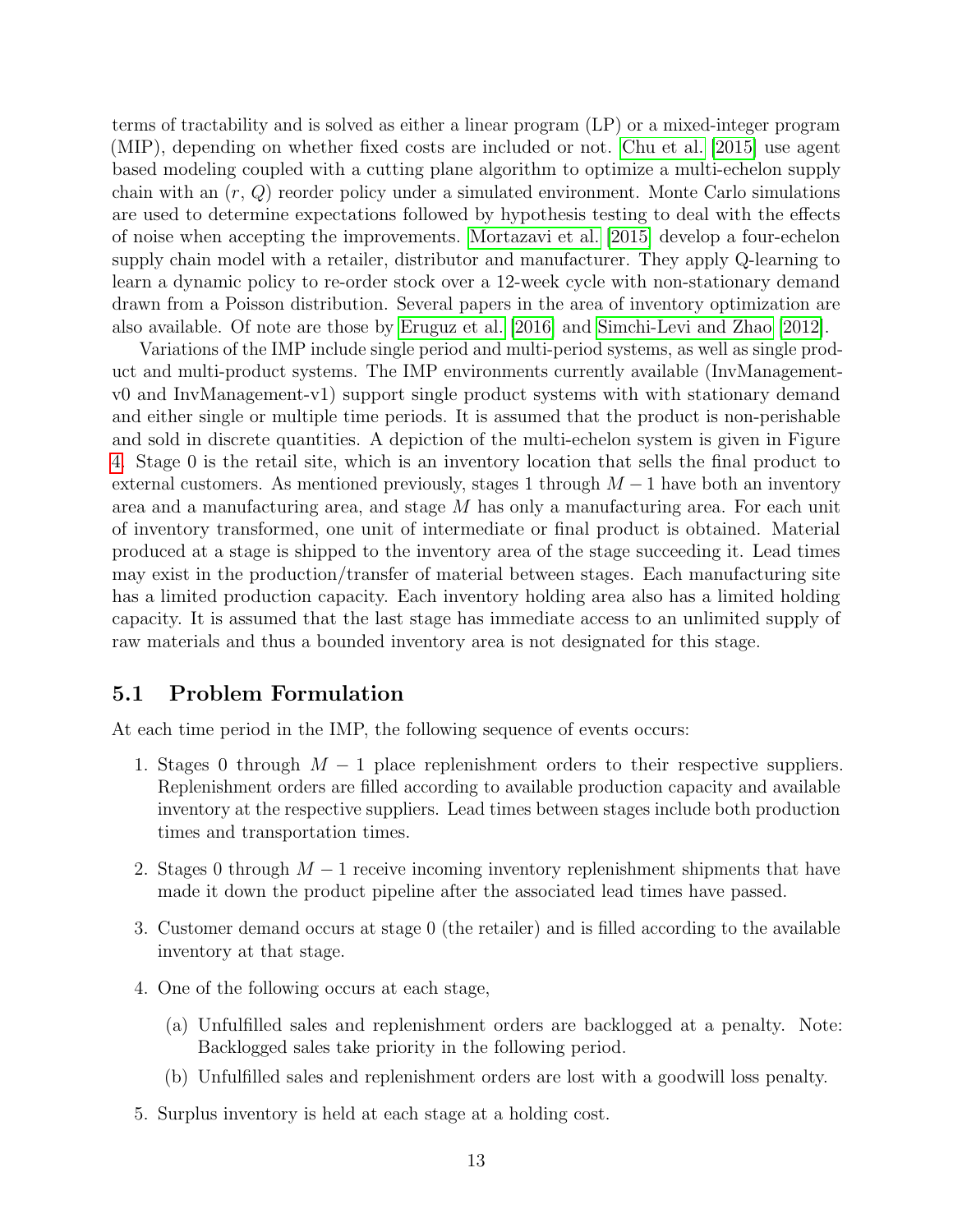6. Any inventory remaining at the end of the last period is lost.

<span id="page-13-1"></span><span id="page-13-0"></span>
$$
I_{t+1}^m = I_t^m + R_{t-L_m}^m - S_t^m \qquad \qquad \forall m \in \mathcal{M}, t \in \mathcal{T} \qquad (7a)
$$

$$
T_{t+1}^m = T_t^m - R_{t-L_m}^m + R_t^m \qquad \qquad \forall m \in \mathcal{M}, t \in \mathcal{T} \qquad (7b)
$$

<span id="page-13-2"></span>
$$
R_t^m = \min\left(c^{m+1}, I_t^{m+1}, \hat{R}_t^m\right) \qquad \qquad \forall m \in \mathcal{M} \setminus \{|\mathcal{M}|\}, t \in \mathcal{T} \qquad (7c)
$$

<span id="page-13-3"></span>
$$
S_t^m = \begin{cases} R_t^{m-1} & \text{if } m > 0\\ \min\left(I_t^0 + R_{t-L_m}^0, D_t + B_{t-1}^0\right) & \text{if } m = 0 \end{cases} \qquad \forall m \in \mathcal{M}, t \in \mathcal{T} \tag{7d}
$$

<span id="page-13-4"></span>
$$
U_t^m = \dot{R}_t^{m-1} - S_t^m \qquad \qquad \forall m \in \mathcal{M}, t \in \mathcal{T} \qquad (7e)
$$

<span id="page-13-5"></span>
$$
P_t^m = (\alpha)^n \cdot \left( p^m S_t^m - r^m R_t^m - k^m U_t^m - h^m I_{t+1}^m \right) \qquad \forall m \in \mathcal{M}, t \in \mathcal{T}
$$
 (7f)

Six equations govern the behavior of the IMP. The first two (Equations [7a](#page-13-0) - [7b\)](#page-13-1) are material balances for the on hand  $(I)$  and pipeline  $(T)$  inventory at the beginning of each period n, respectively. The on-hand inventory at each stage  $m$  in the beginning of the next period is equal to the initial inventory in the current period, plus the reorder quantity arrived  $(R,$ placed  $t - L_m$  periods ago), minus the sales in the current period (S). The pipeline inventory at each stage in the beginning of the next period is equal to the pipeline inventory in the current period, minus the delivered reorder quantity (placed  $t - L_m$  periods ago), plus the current reorder quantity placed. Equation [7c](#page-13-2) relates the accepted reorder quantity  $(R)$  to the requested reorder quantity  $(R)$ . In the absence of production capacity  $(c)$  and inventory constraints in the stage above the stage  $m$ , the accepted reorder quantity would be equal to the requested order quantity. However, when these constraints exist, they place an upper bound on the reorder quantity that is accepted. At stage  $M-1$ , the term  $I_t^{m+1}$  can be ignored or set to  $\infty$  since it is assumed that the inventory of raw materials at stage M is infinite.

Equation [7d](#page-13-3) gives the sales  $S$  at each period, which equal the accepted reorder quantities from the succeeding stages for stages 1 through  $M$  and equal the fulfilled customer demands for the retailer (stage 0). The fulfilled customer demand is equal to the demand plus the previous period's backlog, unless there is insufficient on hand inventory at the retailer, in which case, all of the inventory on hand is sold. The unfulfilled demand  $U$  or unfulfilled reorder requests are given by Equation [7e.](#page-13-4) It should be noted that  $\hat{R}_t^{-1} \equiv D_t + B_{t-1}^0$ . The profit  $P$  is given by Equation [7f,](#page-13-5) which discounts the profit (sales revenue minus procurement costs, unfulfilled demand costs, and excess inventory holding costs) with a discount factor  $\alpha$ . p.  $r, k$ , and h are the unit sales price, unit procurement cost, unit penalty for unfulfilled demand, and unit inventory holding cost at each stage m, respectively. For stage M,  $R_t^m \equiv S_t^m$  and  $r<sup>m</sup>$  represents a raw material procurement cost. If backlogging is not allowed, any unfulfilled demand or procurement orders are lost sales and all B terms are set to 0.

The supply chain inventory management problems were modeled as MDPs, whereby the agent must decide how much stock to re-order from the higher levels at each time step. At each time step t, an action  $a_t^m \in A$  is taken at each stage m. The action corresponds to each reorder quantity at each stage in the supply chain. The actions are integer values and maintain the supply capacity and inventory constraints of the form  $A \leq C$ .

The states are denoted by the inventory on hand for each level, as well as the previous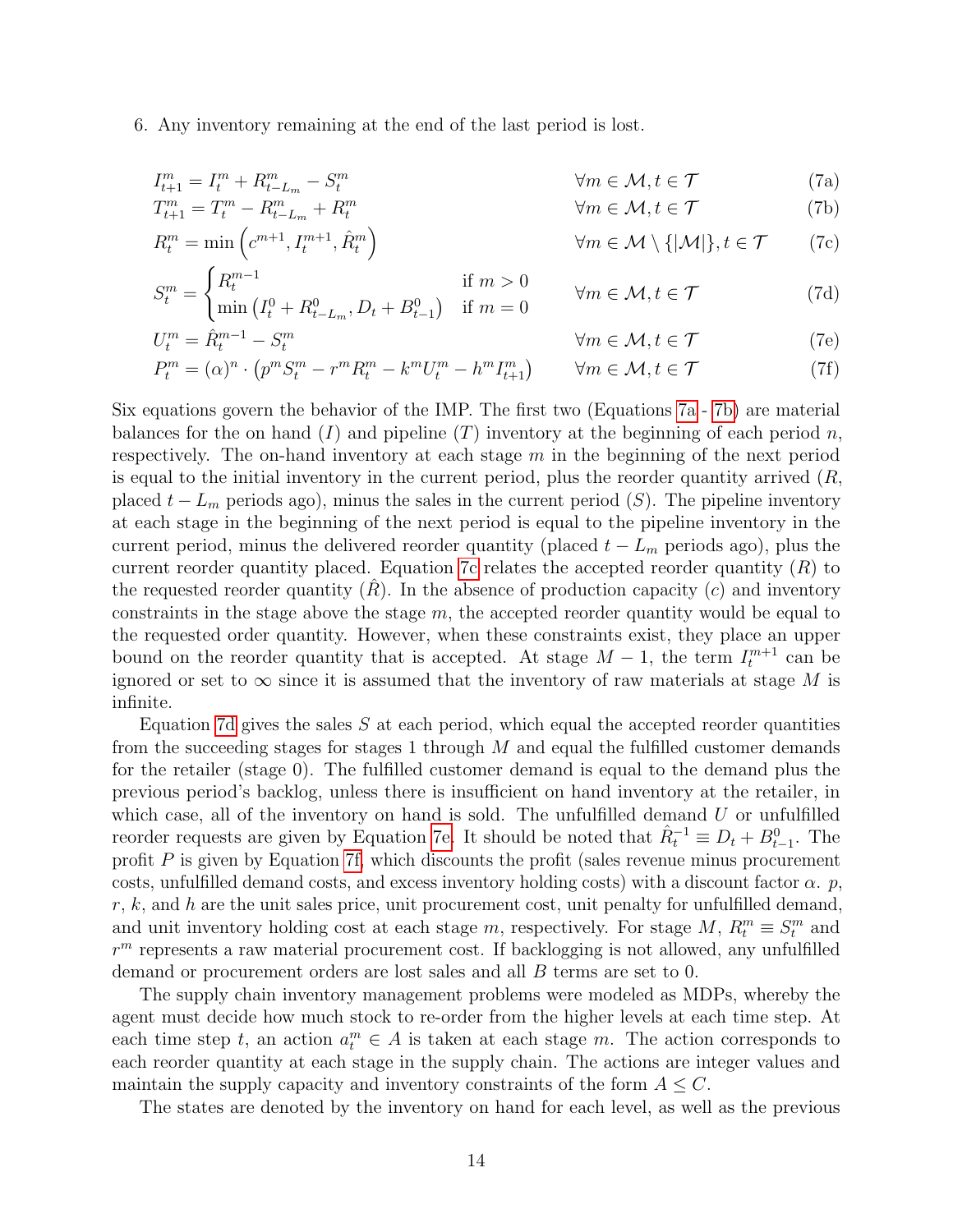<span id="page-14-0"></span>

Figure 5: Illustration of state for inventory management environments where  $max(L)$  denotes the system's maximum lead time.

actions for each of the  $\max(L)$  time steps in order to capture the inventory in the pipeline (see Figure [5\)](#page-14-0).

The RL agent seeks to maximize the profit of the supply chain as defined in the reward function given in Equation [7f.](#page-13-5) The simulation lasts for 30 periods (days), and transitions from one state to the next as material transfers are performed through the supply chain and orders are fulfilled at the retailer.

## 5.2 OR Methods

The base stock policy has been shown to be optimal for capacitated production-inventory systems under certain conditions [\[Kapuscinski and Tayur, 1999\]](#page-25-11). For multi-stage systems, these conditions are that backlogging is allowed (no lost sales), lead times are fixed, and the capacity at a stage does not exceed the capacity at the stage below it. Although the base-stock policy is not necessarily optimal under other conditions, it one of the valid OR approaches used in practice due to its simplicity. Under this policy, the requested reorder quantity is given by Equation [8,](#page-14-1) where  $z^m$  is the base-stock level at stage m and the term in the summation is the current inventory position at the beginning of period  $t$ .

<span id="page-14-1"></span>
$$
\hat{R}_t^m = \max\left(0, z^m - \sum_{m'=1}^m \left(I_t^{m'} + T_t^{m'} - B_{t-1}^{m'}\right)\right) \qquad \forall m \in \mathcal{M}, t \in \mathcal{T}
$$
 (8)

[Glasserman and Tayur](#page-24-8) [\[1995\]](#page-24-8) propose a numerical method to determine the optimal base-stock level called infinitesimal perturbation analysis (IPA). IPA is a gradient descent approach that minimizes the expected cost over a sample path. IPA relies on perturbing a simulated sample path iteratively until the desired improvement in an objective function is obtained. Derivatives are calculated or estimated explicitly to provide the updates necessary for the gradient descent. To guarantee convergence, the optimization is performed offline. In the IPA implementation for the base stock policy, a simulated sample path of T periods is run with fixed base stock levels. The gradients for the state variables (inventory positions, reorder quantities, etc) are determined from the recursive relations in Equations [7a](#page-13-0) - [7f.](#page-13-5) These are used to update the base stock levels. The updated levels are applied to the same simulated sample path over  $T$  periods (iteration number 2). The process is repeated until the base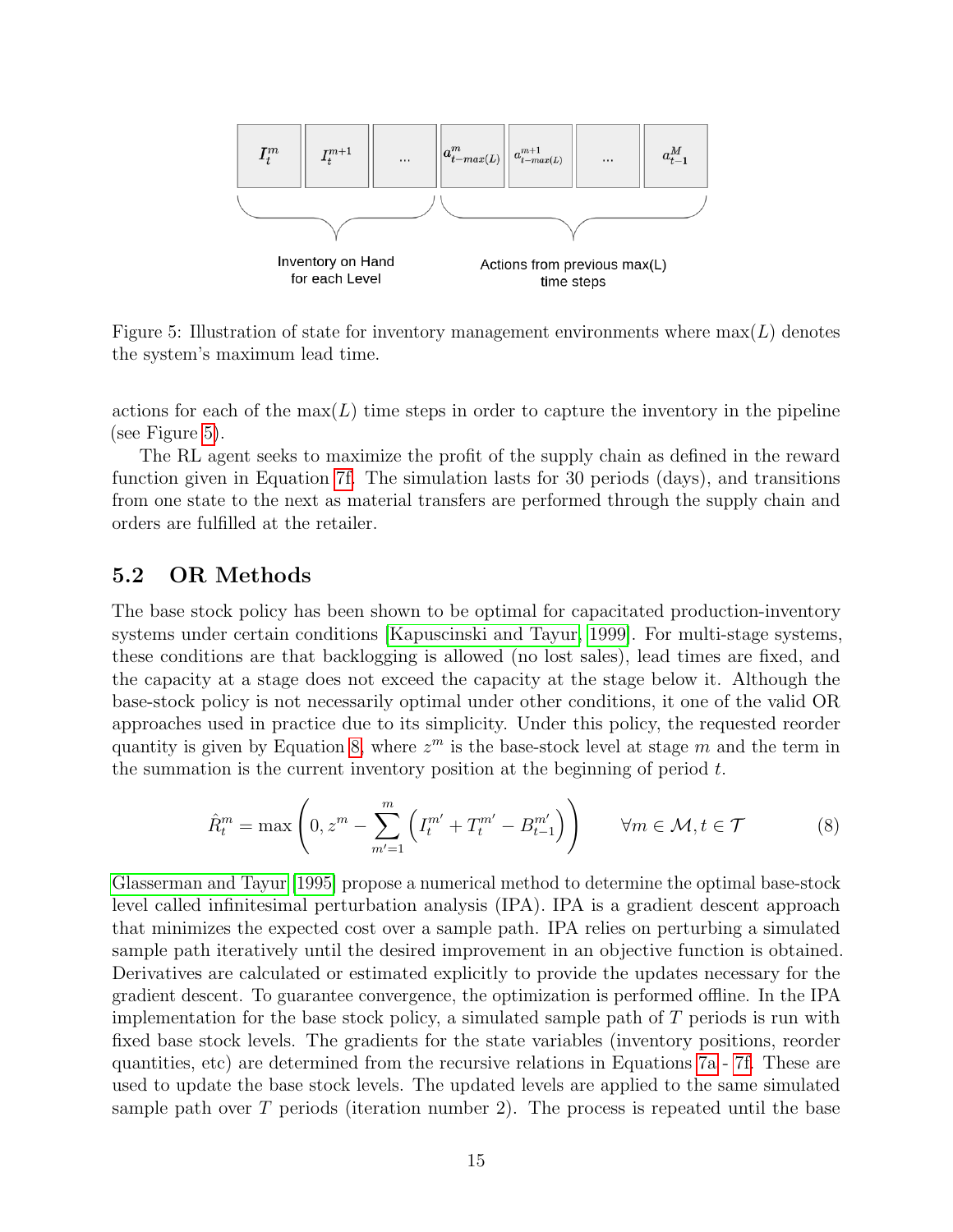<span id="page-15-0"></span>stock levels stabilize or the change in the objective function is below a certain tolerance.

$$
f = \frac{1}{|\mathcal{T}|} \mathbf{E}_D \left[ \sum_{m \in \mathcal{M}} P_t^m \right]
$$
 (9)

In the present work, we follow this idea of optimizing over a sample path, but apply more robust approaches for the optimization. Since the objective function for the IMP (normalized expected profit over the sample path, Equation [9\)](#page-15-0) is non-smooth and non-differentiable for discrete demand distributions, line search algorithms based on the Wolfe conditions [\[Nocedal](#page-26-9) [and Wright, 2006\]](#page-26-9) often fail to converge when determining the step size for the classical IPA approach. Instead of settling on taking full step sizes or using an ad hoc approach when determining the step sizes, derivative-free optimization (DFO) based on Powell's method [\[Powell, 1964\]](#page-26-10) can be used. Another approach available for IMP is that of mixed-integer programming (MIP), which readily expresses the discontinuities in the model equations using binary variables and can guarantee finding the optimal base stock levels over a sample path.

The benefit of using Powell's method [\[Powell, 1964\]](#page-26-10) is that it does not rely on gradients and can be applied to non-differentiable systems. Since the demand distributions are discrete, Powell's method is followed by either rounding the base stock levels to the nearest integer or performing a local search to find the nearest optimal integer solution. In the latter case, enumeration is used to compare all neighboring integer solutions to the optimum found by Powell's method. Using Powell's method provides the advantage of being much faster to solve than the MIP alternative, which is NP-hard.

In the MIP approach, the IMP system is modelled as a mixed-integer linear program (MILP) and a MIP solver is used to find the optimal base-stock levels. The disjunctions arising from the minimum operators in Equations [7c](#page-13-2) - [7d](#page-13-3) and the maximum operator in Equation [8](#page-14-1) are reformulated into algebraic inequalities using Big-M reformulations (Equations [10a](#page-13-0) - [10f\)](#page-13-5). Furthermore, to ensure the standard multi-echelon condition  $z^m \leq z^{m+1}$   $\forall m \in \mathcal{M} \setminus |\mathcal{M}|$ , the base stock levels are written in terms of the total inventory level,  $x^m \geq 0$ , at each stage  $(z^m = \sum_{m'=1}^m x^{m'}).$ 

$$
x = \max(A_1, ..., A_{|I|})
$$
\n(10a)

$$
A_i \le x \le A_i + M_i(1 - y_i) \quad \forall i \in I
$$
\n
$$
(10b)
$$

$$
x = \min(A_1, ..., A_{|I|})
$$
\n(10c)

$$
A_i + M_i(1 - y_i) \le x \le A_i \quad \forall i \in I
$$
\n(10d)

$$
\sum_{i \in I} y_i = 1 \tag{10e}
$$

$$
y \in \{0, 1\}^{|I|} \tag{10f}
$$

A third approach to the IMP is to use a dynamic reorder policy that is determined by solving a linear program (LP) at each time period with a shrinking horizon (SHLP). This approach requires prior knowledge of the demand probability distribution and assumes the expected value of the demand for all time periods. After solving the optimization for the current time period in the simulation, the optimal reorder action found for the current period is implemented. All future reorder actions are discarded and the process is repeated for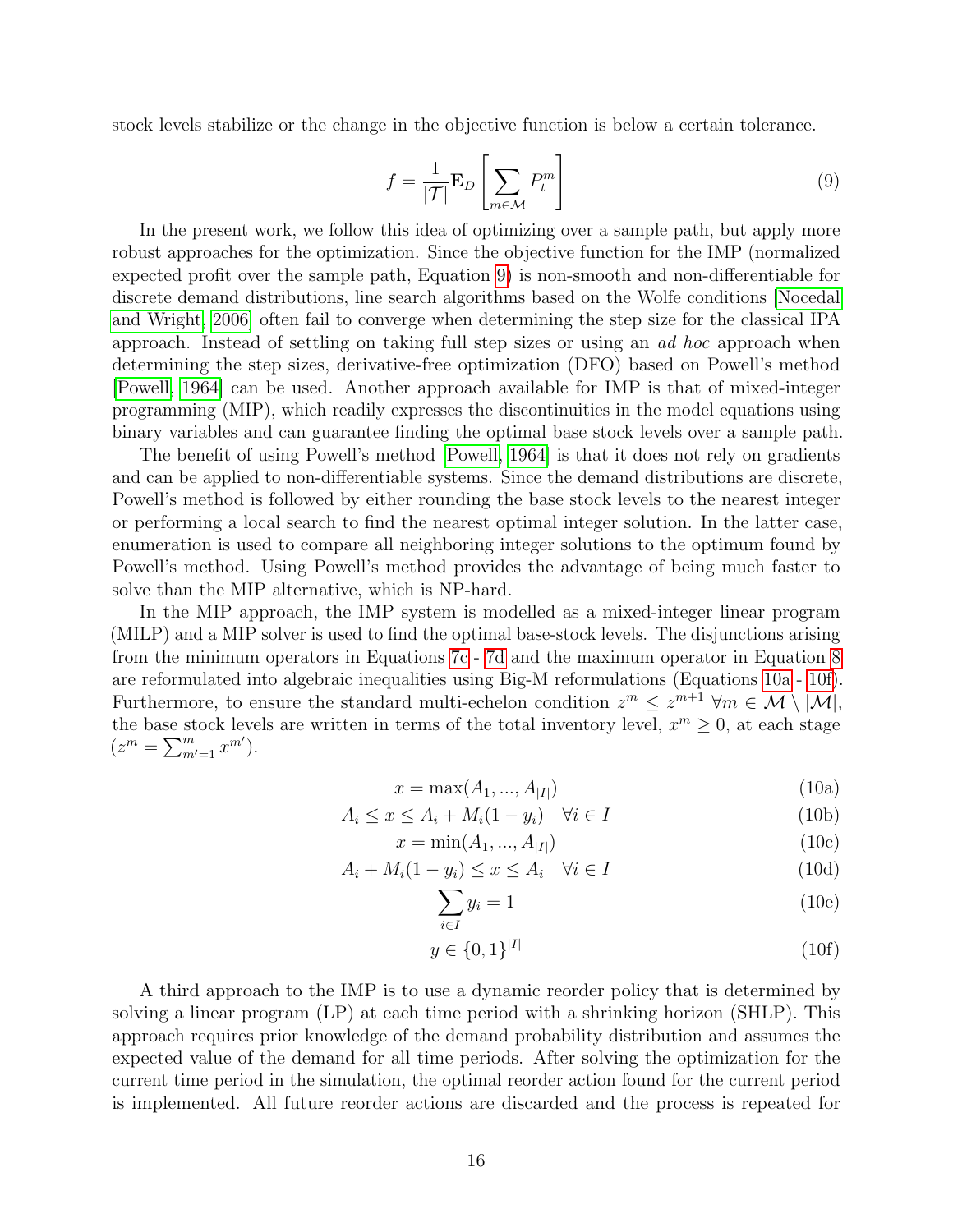the next time period. The shrinking horizon model has no binary variables as a result the removal of Eq [8.](#page-14-1) In the absence of targeted base stock levels, the requested reorder quantity  $\hat{R}^m_t$  becomes the same as the accepted reorder quantity  $R^m_t$ . As a result, Eq [7c](#page-13-2) can be replaced with  $R_t^m \leq c^{m+1}$  and  $R_t^m \leq I_t^{m+1}$  and the second part of Eq [7d](#page-13-3) can be replaced with  $S_t^0 \leq I_t^0 + R_{t-L_m}^0$  and  $S_t^0 \leq D_t + B_{t-1}^0$ .

| Parameter               | Symbol           |                          | Stage 0 Stage 1 | Stage 2 Stage 3 |         |
|-------------------------|------------------|--------------------------|-----------------|-----------------|---------|
| Initial Inventory       | $I_0$            | 100                      | 100             | <b>200</b>      |         |
| Unit Sales Price        | $\mathcal{p}$    | \$2.00                   | \$1.50          | \$1.00          | \$0.75  |
| Unit Replenishment Cost | $\,r$            | \$1.50                   | \$1.00          | \$0.75          | \$0.50  |
| Unit Backlog Cost       | $\boldsymbol{k}$ | \$0.10                   | \$0.075         | \$0.05          | \$0.025 |
| Unit Holding Cost       | h,               | \$0.15                   | \$0.10          | \$0.05          |         |
| Production Capacity     | $\mathcal{C}$    | $\overline{\phantom{0}}$ | 100             | 90              | 80      |
| Lead Times              |                  | 3                        | 5               | 10              |         |

<span id="page-16-0"></span>Table 3: Parameters values for both Inventory Management Environments

### 5.3 Results

Two examples are run to compare the OR (DFO, MIP, and SHLP) and RL approaches in the inventory management problem. It should be noted that the DFO and MIP approaches use static base stock policies, whereas the SHLP and RL approaches use dynamic reorder policies. Both approaches are compared to an oracle model, which is a LP model that determines the optimal dynamic reorder policy for that run by using the actual demand values for each time period. InvManagement-v0 is a 30 period, 4 stage supply chain with backlog. A Poisson distribution is used for the demand with a mean of 20. A discount factor for the time value of money of 97% percent is used (3% discount). The second problem, InvManagement-v1, is identical to InvManagement-v0, except it does not have a backlog. The stage specific parameters used in both environments are given in Table [3.](#page-16-0)

Training curves for both environments, v0 and v1, as well as the mean values for the oracle, SHLP, and MILP models are given in Figure [6.](#page-17-0)

For the InvManagement-v0 environment, the RL model outperformed the static policy models, but was outperformed by the shrinking horizon model, achieving a performance ratio of 1.2 (Table [4\)](#page-17-1). The daily rewards for each of the compared models are given in Figure [7,](#page-18-0) where it can be seen that the RL model's rewards track closely with the oracle and SHLP models before leveling off towards the end of the episode. The model does this because it has been trained on a 30-day episode, and, unlike the static base stock policy models, it does not need to continue to order additional inventory towards the end of the run because the holding costs become large and the extra stock will not be sold within the episode horizon to be worthwhile. This behavior is shown in the inventory plots given in Figure [8,](#page-18-1) where the RL inventory levels decrease as the episode progresses, as is also observed with the oracle and SHLP models, which are also aware of the limited horizon.

The static policy models do not exhibit this behavior and continue targeting the optimal base stock levels, which increases the holding costs and causes the profit to suffer. However,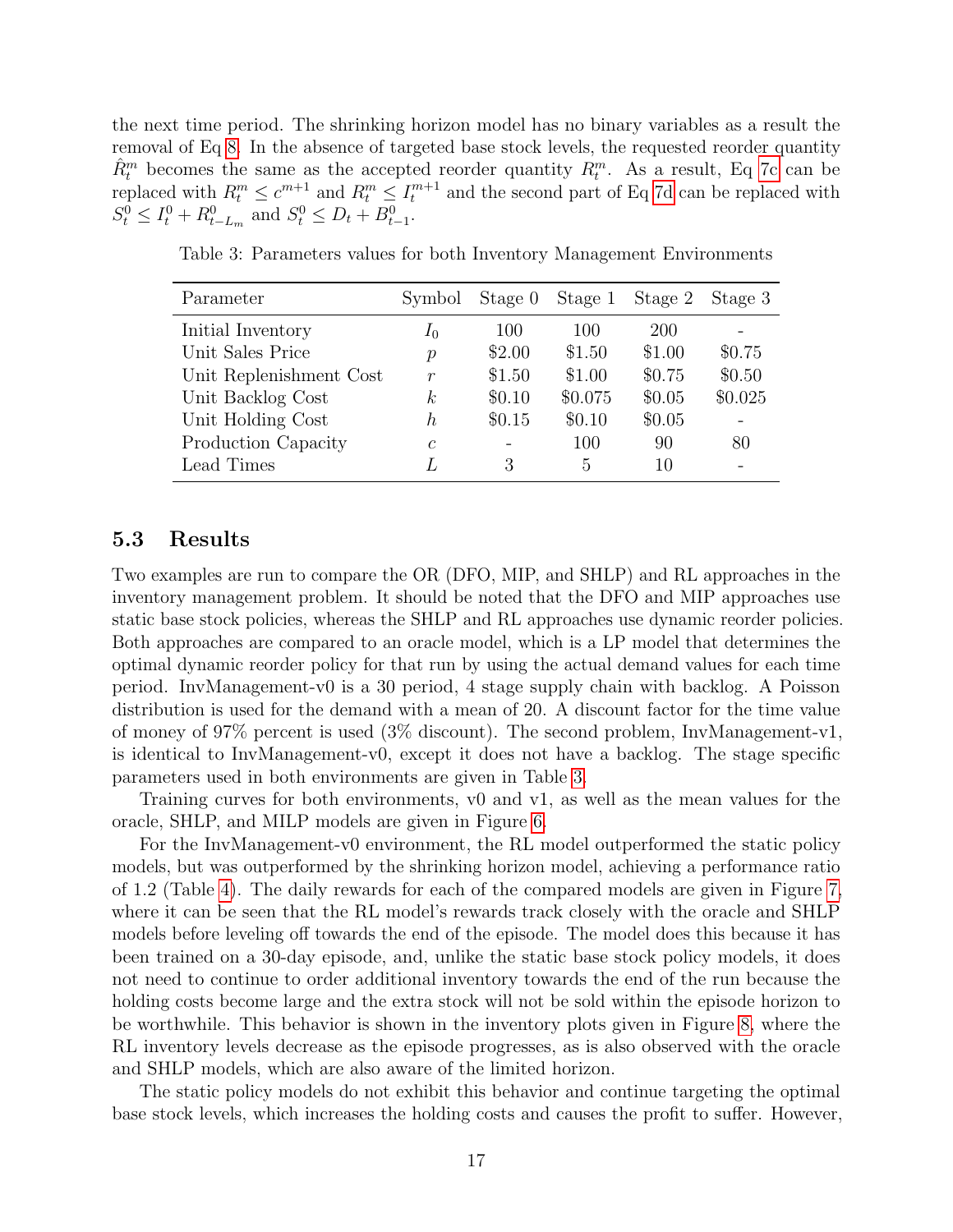| $InvManagement-v0$          | RL    | <b>SHLP</b> | DFO   | MIP   | Oracle |
|-----------------------------|-------|-------------|-------|-------|--------|
| Mean Rewards                | 438.8 | 508.0       | 360.9 | 388.0 | 546.8  |
| Standard Deviation          | 30.6  | 28.1        | 39.9  | 30.8  | 30.3   |
| Performance Ratio vs Oracle | 1.2   | 1.1         | 1.5   | 1.4   | 1.0    |
| $InvManagement-v1$          | RL    | SHLP        | DFO   | MIP   | Oracle |
| Mean Rewards                | 409.8 | 485.4       | 364.3 | 378.5 | 542.7  |
| Standard Deviation          | 17.9  | 29.1        | 33.8  | 26.1  | 29.9   |
| Performance Ratio vs Oracle | 1.3   | 11          | 1.5   | 14    | 1.0    |

<span id="page-17-1"></span>Table 4: Total reward comparison for InvManagement problems and the various models used to solve them.

in a real application, the supply chain is likely to operate for more than 30 days, and dropping inventories towards the end of the run would be detrimental to the supply chain's performance beyond the 30 days. The RL model could be trained on a continuous environment that cycles month after month, drawing demand from the same probability distribution to avoid this behavior in a real-world application.

<span id="page-17-0"></span>

Figure 6: Training curves smoothed over 100 episodes for RL algorithm compared to oracle and MILP base-stock models. Shaded areas indicate standard deviation of rewards.

The RL model in InvManagement-v1 (no backlog orders), performs slightly worse relative to the oracle with a performance ratio of 1.3 (Table [4\)](#page-17-1). The same end-of-episode dynamics observed in InvManagement-v0 are also visible in Figure [9.](#page-18-2)

For both environment variations, the RL model outperforms the static policy models, scoring performance ratios between 1.2-1.3. This is shows the potential for RL to learn competitive, dynamic policies for multi-stage inventory management problems.

# 6 Asset Allocation

Asset allocation refers to the task of creating a collection (portfolio) of financial assets as to maximize an investors return, subject to some investment criteria and constraints. The most famous approach to portfolio optimization stems from Markowitz's mean-variance framework from the 1950s that frames portfolio optimization as a trade-off between the return of an asset (modeled using its expected value) and the risk associated with the asset (modeled by its variance) [\[Markowitz, 1952\]](#page-26-11). Since then, the asset allocation problem has been extensively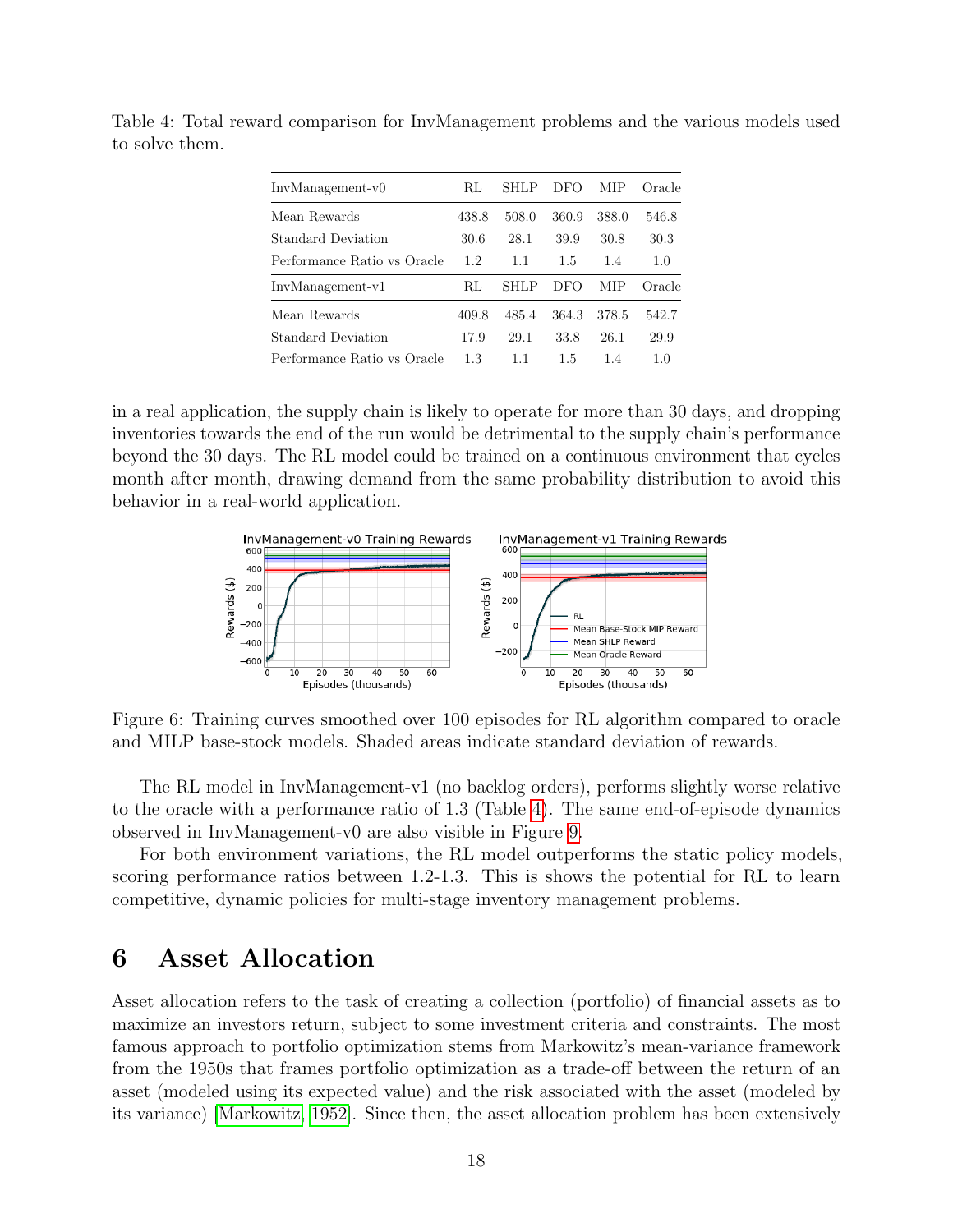<span id="page-18-0"></span>

Cumulative Rewards for Inventory Management Environments

Figure 7: Cumulative profit for both inventory management models. Results averaged over 10 episodes. Shaded areas indicate standard deviation of rewards.

<span id="page-18-1"></span>

Figure 8: Average inventory on hand at each echelon for InvManagement-v0.

<span id="page-18-2"></span>

Figure 9: Average inventory on hand at each echelon for InvManagment-v1.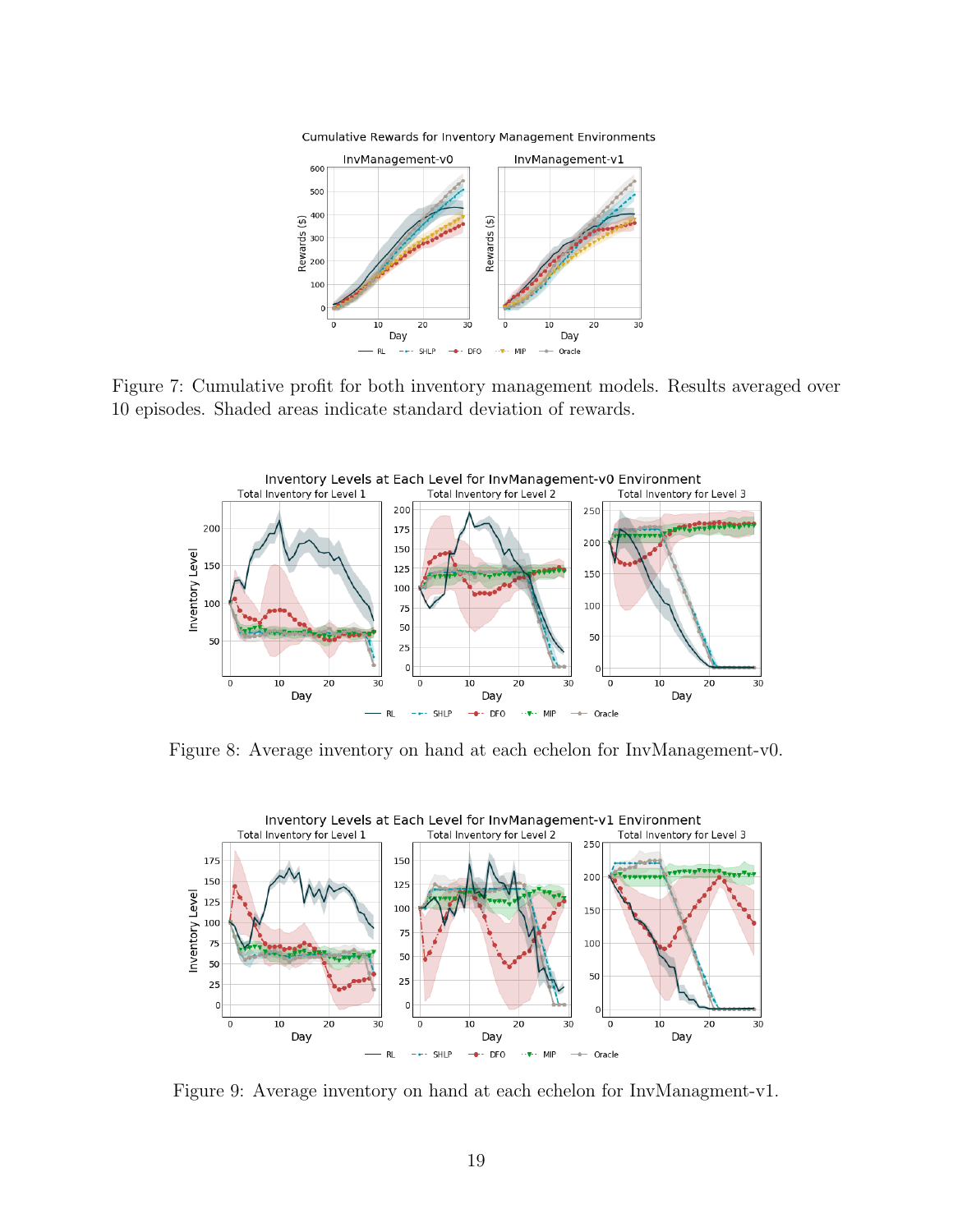explored in the literature with a multitude of models that take into account many different practical considerations (see [Black and Litterman](#page-23-9) [\[1992\]](#page-23-9), [Perold](#page-26-12) [\[1984\]](#page-26-12), [Fabozzi et al.](#page-24-10) [\[2007\]](#page-24-10), [Konno and Yamazaki](#page-25-12) [\[1991\]](#page-25-12), [Krokhmal et al.](#page-25-13) [\[2003\]](#page-25-13), and [DeMiguel et al.](#page-24-11) [\[2009\]](#page-24-11)).

### 6.1 Problem Formulation

Here, we focus on the multi-period asset allocation problem (MPAA) of [Dantzig and Infanger](#page-24-12) [\[1993\]](#page-24-12). An investor starts with a portfolio  $\mathbf{x}^0 = [x_1^0, ..., x_n^0]$  consisting of *n* assets, with an additional quantity of cash we call a "zero" asset,  $x_0^0$ . The investor wants to determine the optimal distribution of assets over the next L periods to maximize total wealth at the end of the final investment horizon of total length L.

The optimization variables are  $b_i^l$  (the amount of asset i bought at the beginning of period l) and  $s_i^l$  (the amount sold) where  $i = 1, ..., n$  and  $l = 1, ..., L$ .

The price of an asset i in period l is denoted by  $P_i^l$ . We assume that the cash account is interest-free meaning that  $P_0^l = 1, \forall l$ . The sales and purchases of an asset i in period l are given by proportional transaction costs  $\alpha_i^l$  and  $\beta_i^l$ , respectively. These prices and costs are subject to change asset-to-asset and period-to-period.

The deterministic version of this problem is given by the following formulation:

<span id="page-19-1"></span><span id="page-19-0"></span>
$$
\max_{\mathbf{x}, \mathbf{s}, \mathbf{b}} \sum_{i=0}^{n} P_i^L x_i^L \tag{11a}
$$

$$
x_0^l \le x_0^{l-1} + \sum_{i=1}^n (1 - \alpha_i^l) P_i^l s_i^l - \sum_{i=1}^n (1 + \beta_i^l) P_i^l b_i^l \qquad \forall l \in L
$$
 (11b)

$$
x_i^l = x_i^{l-1} - s_i^l + b_i^l \qquad \forall i \in n \quad \forall l \in L
$$
 (11c)

$$
s_i^l, b_i^l, x_i^l \ge 0 \qquad \forall i \in n \quad \forall l \in L \tag{11d}
$$

This is a linear programming problem that can be easily solved by common optimization solvers.

In the RL environment, we consider the optimization of a portfolio derived from Equations [11.](#page-19-0) This portfolio initially contains \$100 in cash and three other assets and our goal is to optimize portfolio value over a time horizon of 10 periods. Of course, the prices of each asset for each period are not known in advance. Consequently, these prices are modeled as Gaussian random variables with a fixed mean and variance for each asset in each period. In each instantiation of the environment, these prices take on a new value. Transaction costs are fixed in all instances.

Each step in the RL environment corresponds to a single investment period. The state of the environment, s, at a particular period is described by the following vector of the current period, l, as well as cash and asset quantities and prices, corresponding to the notation of (Equations [11\)](#page-19-0):

$$
s = [l, x_0^l, x_1^l, x_2^l, x_3^l, P_1^l, P_2^l, P_3^l]
$$
\n
$$
(12)
$$

At each step, the RL agent must decide how much, if any, of each particular asset to buy or sell. The action,  $a$ , is described by the following vector of amounts of the three assets to buy or sell, corresponding to the notation of from Equations [11:](#page-19-0)

$$
a = \left[\delta_1^l, \delta_2^l, \delta_3^l\right] \tag{13}
$$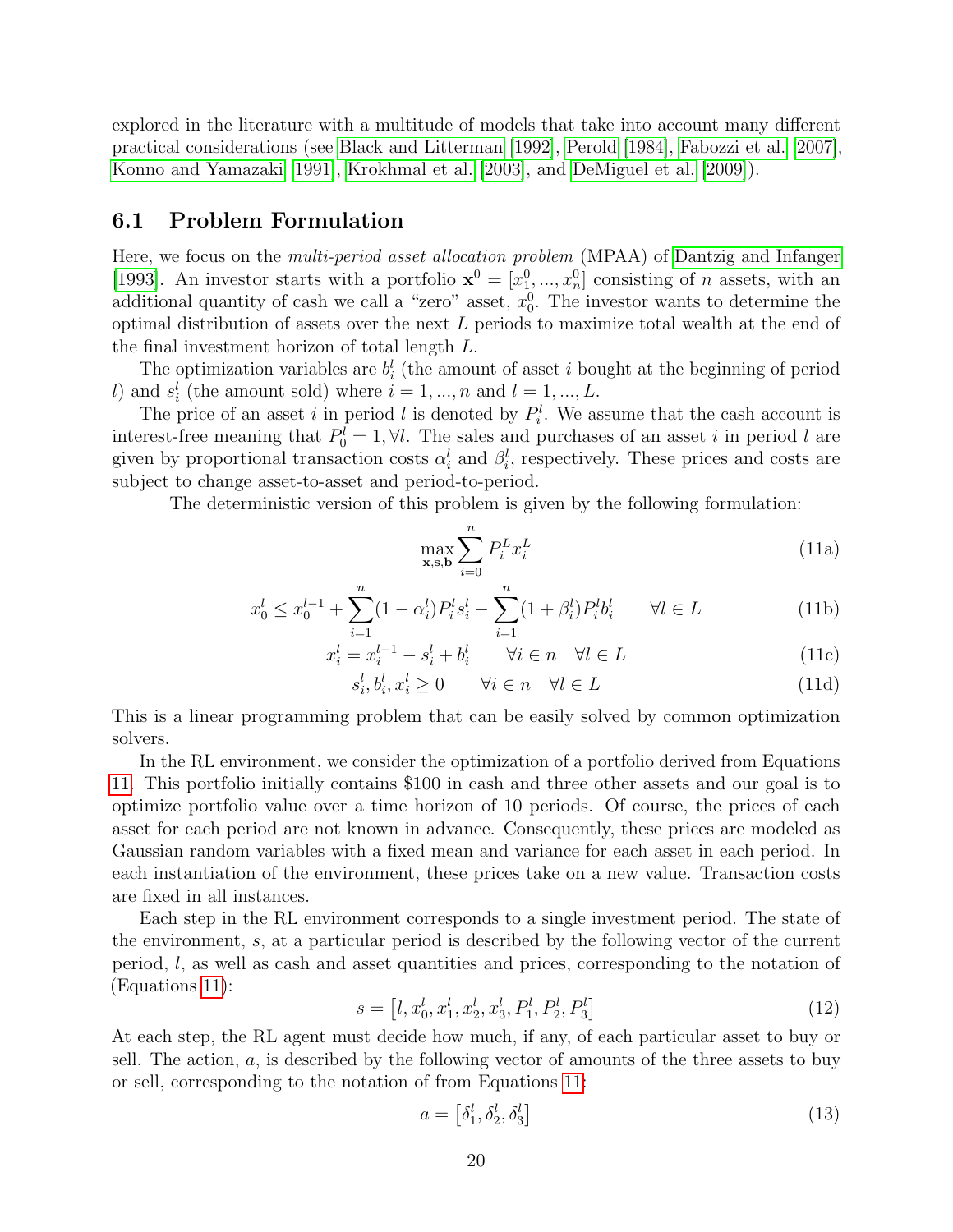where,

$$
\delta_i^l = \left\{ \begin{array}{ll} s_i^l & (b_i^l = 0), ~\text{ for } \delta_i^l < 0 \\ b_i^l & (b_i^l = 0), ~\text{ for } \delta_i^l > 0 \\ s_i^l, b_i^l = 0 ~\text{ for } \delta_i^l = 0 \end{array} \right\}
$$

$$
\delta_i^l \in [ -2000, 2000 ]
$$

The reward  $r$  is given only at the very end of the episode and is equal to the value of the objective function of Equation [11a](#page-19-1) (i.e. the portfolio value). An alternative design choice that we considered was to give a reward at each step (for example, the current portfolio value). This implementation did prove to facilitate learning but we chose the sparse-reward formulation to demonstrate the power of RL even in relatively challenging situations.

#### 6.2 OR Methods

Robust optimization (RO) is an established field in operations-research that rigorously addresses decision-making under uncertainty. In the robust optimization paradigm, optimization problem parameters are treated as unknown quantities bounded by an uncertainty set. It is the objective of RO to find good solutions that are feasible no matter what values within the uncertainty set the problem parameters take [\[Ben-Tal et al., 2009\]](#page-23-10). In essence, robust optimization allows the practitioner to optimize the worst-case scenario.

To benchmark the performance of the RL agent, we formulate and solve the corresponding robust-optimization problem as given in Equations [11,](#page-19-0) originally from [Ben-Tal et al.](#page-23-11) [\[2000\]](#page-23-11). Constraints on cash flow are modeled using a  $3 - \sigma$  approach such that the chosen investment policy will be feasible in 99.7% of possible scenarios. The goal of the optimization is to find an investment policy such that the portfolio value will be greater than or equal to the objective function value of the optimization problem. We refer the reader to [Cornuejols and](#page-24-13) [Tutuncu](#page-24-13) [\[2006\]](#page-24-13) for a clear description and explanation of the robust formulation.

We then take the investment policy (i.e. the amount of each asset to buy and sell in each period) and simulate this policy for several different realizations of the parameters within the uncertainty set. We use the average rewards achieved as a benchmark against the policy found by the RL agent.

An alternative to the robust optimization approach would have been to use multi-stage stochastic programming (MSP). To paraphrase the arguments of [Ben-Tal et al.](#page-23-11) [\[2000\]](#page-23-11), RO was highlighted instead because: it is much more tractable than the MSP, any simplifying implementation of MSP (e.g. by solving on a rolling-horizon) would be ad hoc and would not necessarily yield a superior solution than the RO approach, and, although the RO approach seems 'conservative', the mathematical form of the RO is such that the RO solution is not as conservative as it may seem. As important, a central goal of asset allocation is not only to maximize expected rewards, but also to minimize risk. Robust optimization, which minimizes the downside-risk, is a natural approach to achieve portfolios with high returns under a variety of market conditions. As the results of [Ben-Tal et al.](#page-23-11) [\[2000\]](#page-23-11) show for this problem, not only does RO match the performance of MSP in terms of mean portfolio value, the standard-deviation (and hence the risk) of the return is substantially lower.

We solve the RO model using BARON 19.7.13 on a 2.9 GHz Intel i7-7820HQ CPU [?].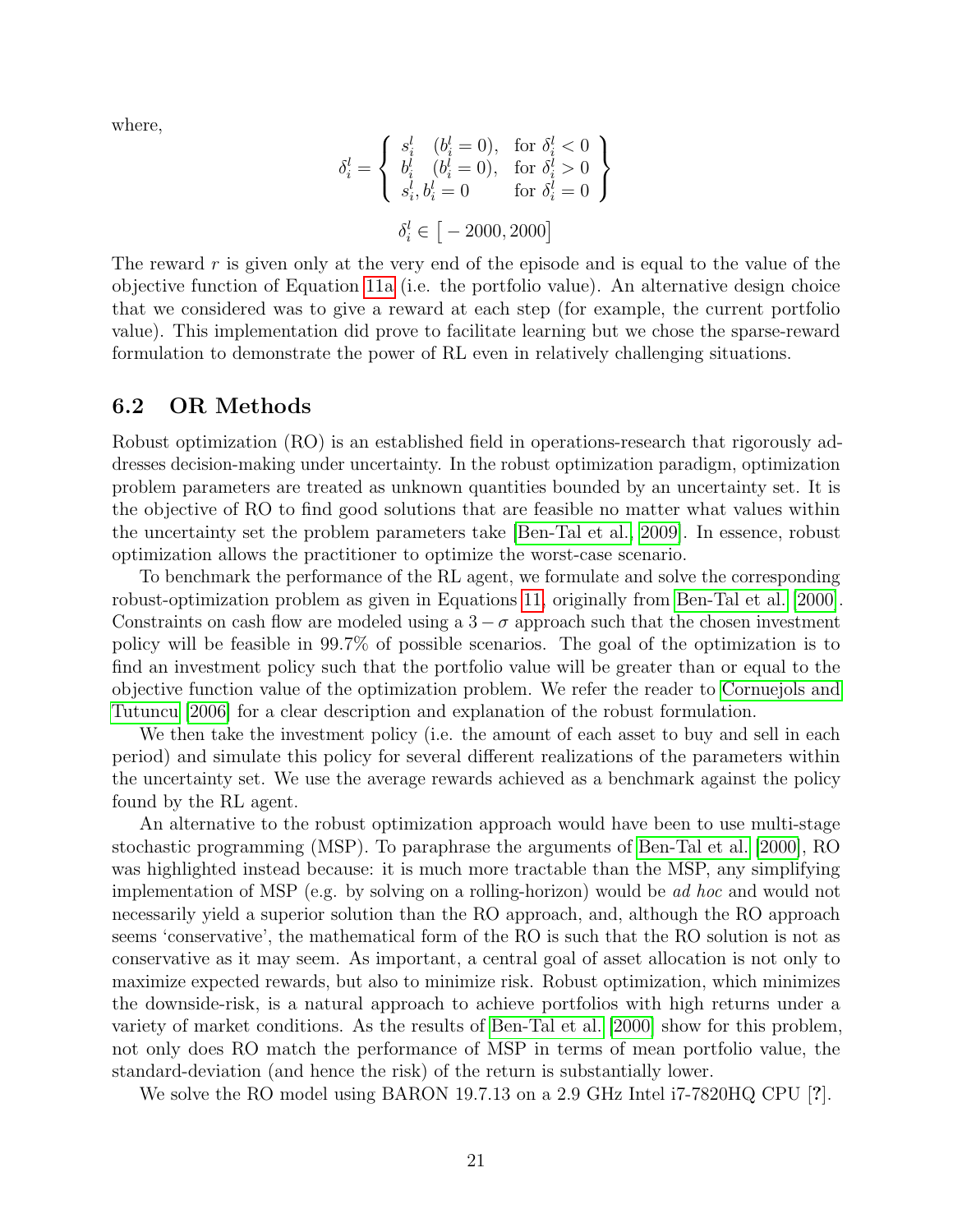#### 6.3 Results

The solution to the deterministic optimization problem, where all prices (equal to their mean values in the RO and RL formulations) are known with certainty, is \$17,956.20. However, this value is not practically important because market prices are never known in advance.

The robust optimization solution is a more practically important metric for comparison. While the uncertainty set chosen is conservative, the RO approach multiplies the initial \$100 in cash to a portfolio value of at least \$610.17 for 99.7% of the parameter space. This value corresponds to the objective function value of the RO problem, and is the worst-case return.

<span id="page-21-0"></span>The solution to the RO problem corresponds to an investment strategy. When we take the RO strategy and actually apply it in  $10^3$  randomly generated instances of this problem, we see that the RO policy is able to multiply the initial cash to an average portfolio value of about \$865 with a standard deviation of roughly \$80. Results for the RL and RO approaches are given in Figure [10.](#page-21-0)



Figure 10: Training rewards for RL algorithm smoothed over 100 episodes and average rewards given by implementing robust optimization solution. Shaded areas indicate standard deviation of rewards. Histogram compares results from 1,000 simulated episodes for RL and RO. Notice the wider distribution and skew of the RL solution which offers less downside protection.

We see that, despite the sparse-reward formulation, the RL agent is able to successfully learn a policy that, on average, yields higher portfolio values than the strategy given by RO. Purely in the sense of maximizing expected portfolio value, RL is a strong alternative to robust optimization. On the downside however, the variance of the RL portfolio values is higher than in the case of RO. Consequently, RO seems to be the better alternative when our primary concern is risk, achieving worst-case returns that are much higher than those from RL. As a final note, the number of episodes required to train the RL agent was very high, resulting in a training time on the order of hours. On the other hand, the robust optimization policy was found in just a few minutes.

# 7 Conclusion

We have developed a library of reinforcement learning environments consisting of classic operations research and optimization problems. RL traditionally relies on environments being formulated as Markov Decision Processes (MPDs). These are sequential decision processes where a decision or action in one state influences the transition to the subsequent state. In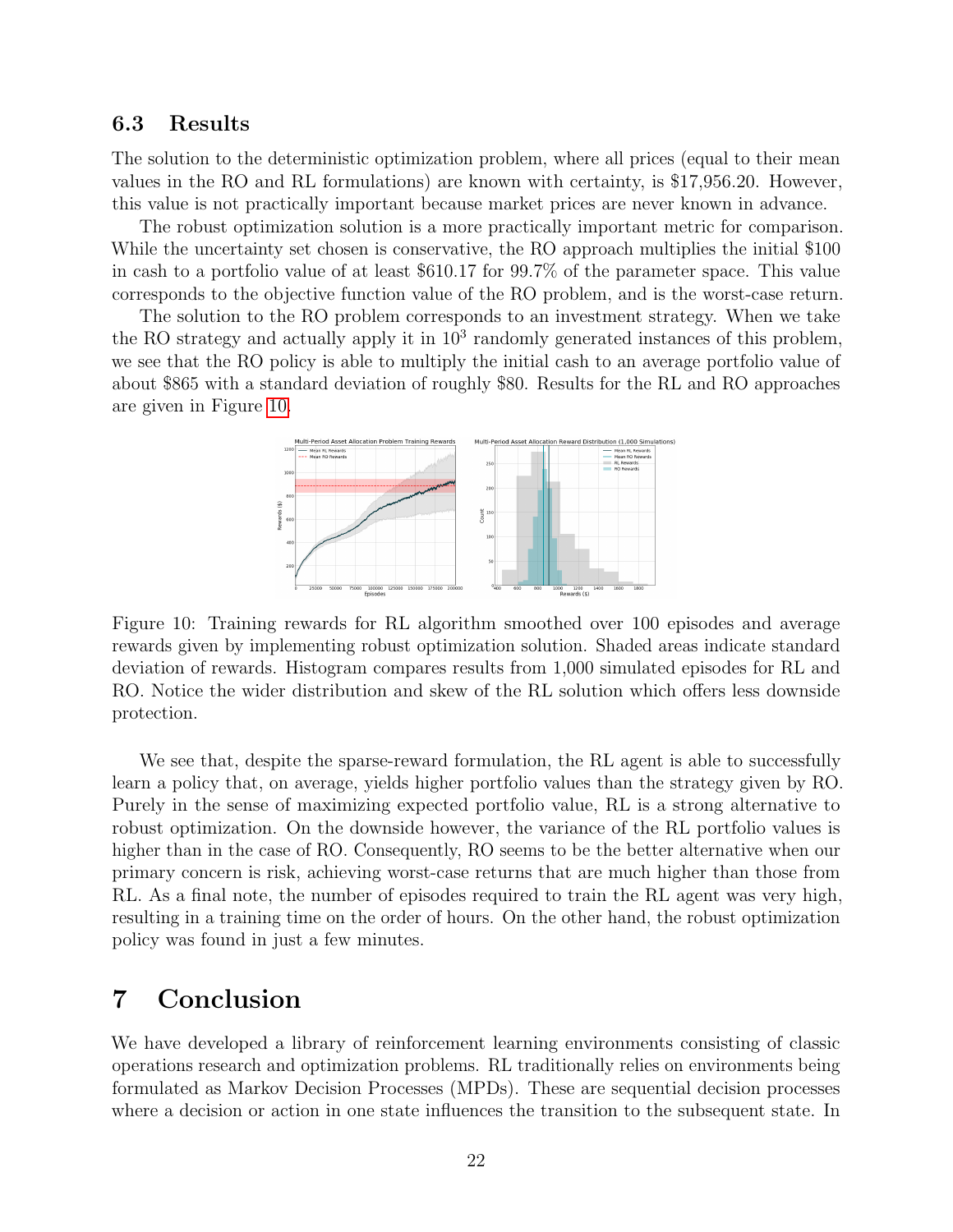many optimization problems, sequential decisions are required making RL straightforward to apply to the problem. Hard constraints can be imposed on RL agents via action masking, whereby the probability associated with selecting an action that would lead to a constraint violation are set to 0 ensuring these actions are not selected. The use of action masking reduces the search space and can both improve the learned policy and reduce the amount of training time required by the model.

Additionally, we have provided benchmarks for four problem classes showing results for RL, heuristics, and optimization models. In all cases, RL is capable of learning a competent policy. RL outperforms the benchmark in many of the more complex and difficult environments where uncertainty plays a significant role, and may be able to provide value in similar, industrial applications. RL did not outperform the heuristic models in the off-line knapsack problems. This does not come as a complete surprise given that the knapsack that the knapsack problem has been well-studied for many decades, and numerous heuristics have been developed to solve the problem and increase the state-of-the-art solutions. In cases such as this, the additional complexity and computational costs of RL may not be worthwhile, however note that in formulation of the off-line knapsack problems, uncertainty also played no role.

RL provides a general framework to solve these various problems. Each system was solved with the same algorithm using three layers and 128 nodes each and minor hyperparameter tuning for the learning rate and entropy loss within a standard library. With new tools such as Ray, RL becomes increasingly accessible for solving classic optimization problems under uncertainty as well as industrial equivalents where optimization models do not exist, or are too expensive to develop and compute online.

It may be possible to extract rules from the RL policies to develop better heuristic solutions for each of the problems. Additionally, given the structure of these problems and the fact that optimization models exist for them, it is rife for exploration of hybrid RL and mathematical programming approaches which can combine the speed and flexibility of RL with the solutions available from mathematical programming to improve results and time to solution. Another interesting avenue to pursue is the use of graph neural networks and RL, which may be able to benefit from the structure of these models. Finally, the OR-Gym library contains additional environments from the literature for experimentation.<sup>[1](#page-22-0)</sup>

<span id="page-22-0"></span><sup>&</sup>lt;sup>1</sup>The full list of envirionments, as well as download and installation instructions can be found here: <https://github.com/hubbs5/or-gym>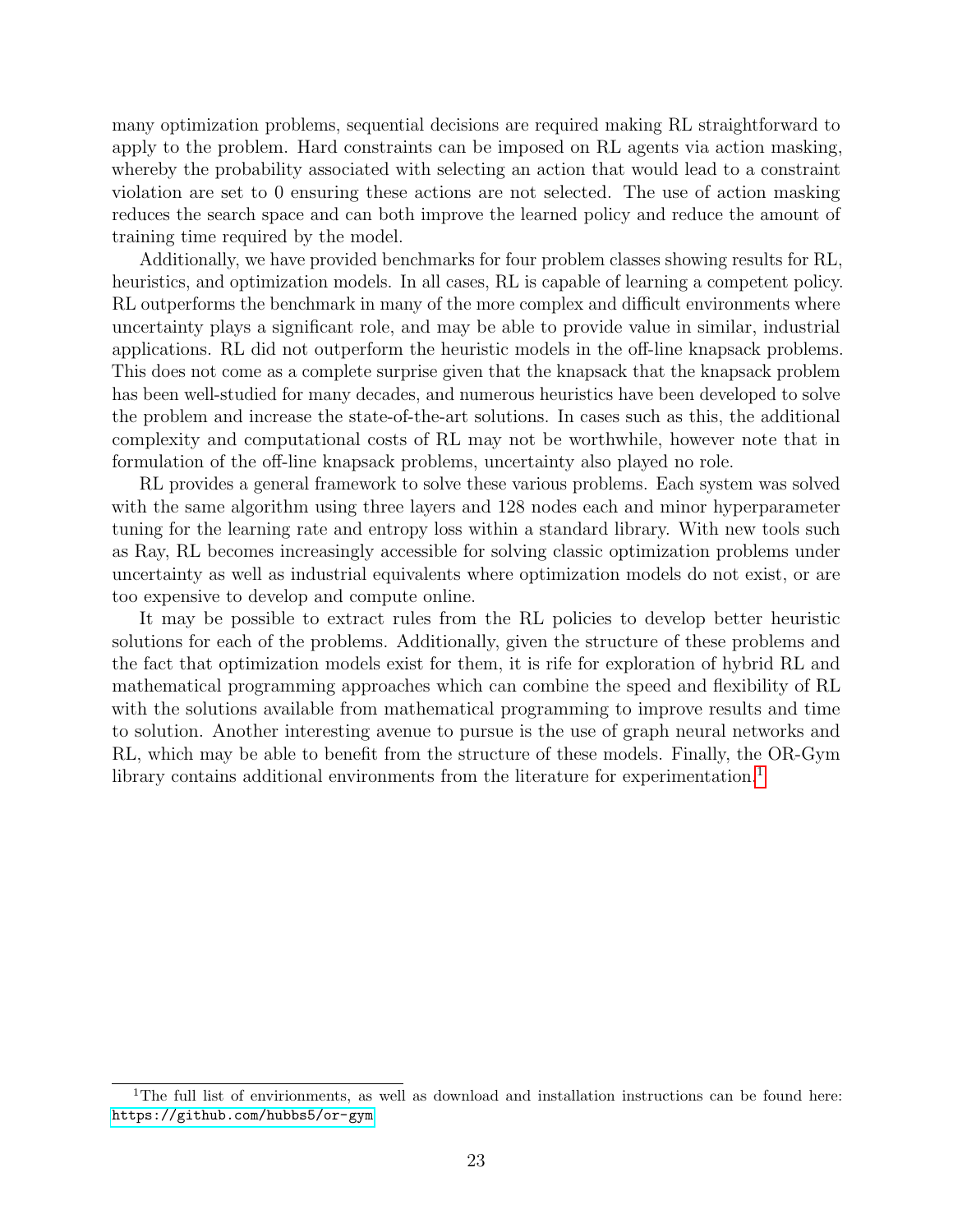# References

- <span id="page-23-6"></span>B. S. Baker and J. S. Schwarz. Shelf Algorithms for Two-Dimensional Packing Problems. SIAM Journal of Computing, 12(3):508–526, 1983.
- <span id="page-23-1"></span>B. Balaji, J. Bell-Masterson, E. Bilgin, A. Damianou, P. M. Garcia, A. Jain, R. Luo, A. Maggiar, B. Narayanaswamy, and C. Ye. ORL: Reinforcement Learning Benchmarks for Online Stochastic Optimization Problems. 2019. URL [http://arxiv.org/abs/1911.](http://arxiv.org/abs/1911.10641) [10641](http://arxiv.org/abs/1911.10641).
- <span id="page-23-5"></span>N. Bansal, T. Oosterwijk, T. Vredeveld, and R. van der Zwaan. Approximating Vector Scheduling: Almost Matching Upper and Lower Bounds. Algorithmica, 76(4):1077–1096, 2016. ISSN 14320541. doi: 10.1007/s00453-016-0116-0.
- <span id="page-23-3"></span>R. Bellman. A Markovian decision process, 1957. ISSN 01650114.
- <span id="page-23-11"></span>A. Ben-Tal, T. Margalit, and A. Nemirovski. Robust modeling of multi-stage portfolio problems. In High Performance Optimization, pages 303–323. 2000.
- <span id="page-23-10"></span>A. Ben-Tal, L. El Ghaoui, and A. Nemirovsky. Robust Optimization. Princeton University Press, 2009.
- <span id="page-23-0"></span>C. Berner, G. Brockman, B. Chan, V. Cheung, C. Dennison, D. Farhi, Q. Fischer, S. Hashme, C. Hesse, R. Józefowicz, S. Gray, C. Olsson, J. Pachocki, M. Petrov, H. Pondé de Oliveira Pinto, J. Raiman, T. Salimans, J. Schlatter, J. Schneider, S. Sidor, I. Sutskever, J. Tang, F. Wolski, and S. Zhang. Dota 2 with Large Scale Deep Reinforcement Learning. Technical report, 2019. URL <https://www.facebook.com/OGDota2/>.
- <span id="page-23-7"></span>D. Bertsimas and A. Thiele. A robust optimization approach to inventory theory. Operations Research, 54(1):150–168, 1 2006. ISSN 0030364X. doi: 10.1287/opre.1050. 0238. URL [http://pubsonline.informs.org:150-168.https://doi.org/10.1287/](http://pubsonline.informs.org:150-168.https://doi.org/10.1287/opre.1050.0238http://www.informs.org) [opre.1050.0238http://www.informs.org](http://pubsonline.informs.org:150-168.https://doi.org/10.1287/opre.1050.0238http://www.informs.org).
- <span id="page-23-9"></span>F. Black and R. Litterman. Global portfolio optimization. Financial Analysts Journal, 48(5), 1992.
- <span id="page-23-2"></span>G. Brockman, V. Cheung, L. Pettersson, J. Schneider, J. Schulman, J. Tang, and W. Zaremba. OpenAI Gym. pages 1–4, 2016. ISSN 00217298. doi: 10.1241/johokanri.44.113. URL <http://arxiv.org/abs/1606.01540>.
- <span id="page-23-4"></span>H. I. Christensen, A. Khan, S. Pokutta, and P. Tetali. Approximation and online algorithms for multidimensional bin packing: A survey. Computer Science Review, 24:63–79, 2017. ISSN 15740137. doi: 10.1016/j.cosrev.2016.12.001. URL [http://dx.doi.org/10.1016/j.](http://dx.doi.org/10.1016/j.cosrev.2016.12.001) [cosrev.2016.12.001](http://dx.doi.org/10.1016/j.cosrev.2016.12.001).
- <span id="page-23-8"></span>Y. Chu, F. You, J. M. Wassick, and A. Agarwal. Simulation-based optimization framework for multi-echelon inventory systems under uncertainty. Computers and Chemical Engineering, 73:1–16, 2 2015. ISSN 00981354. doi: 10.1016/j.compchemeng.2014.10.008.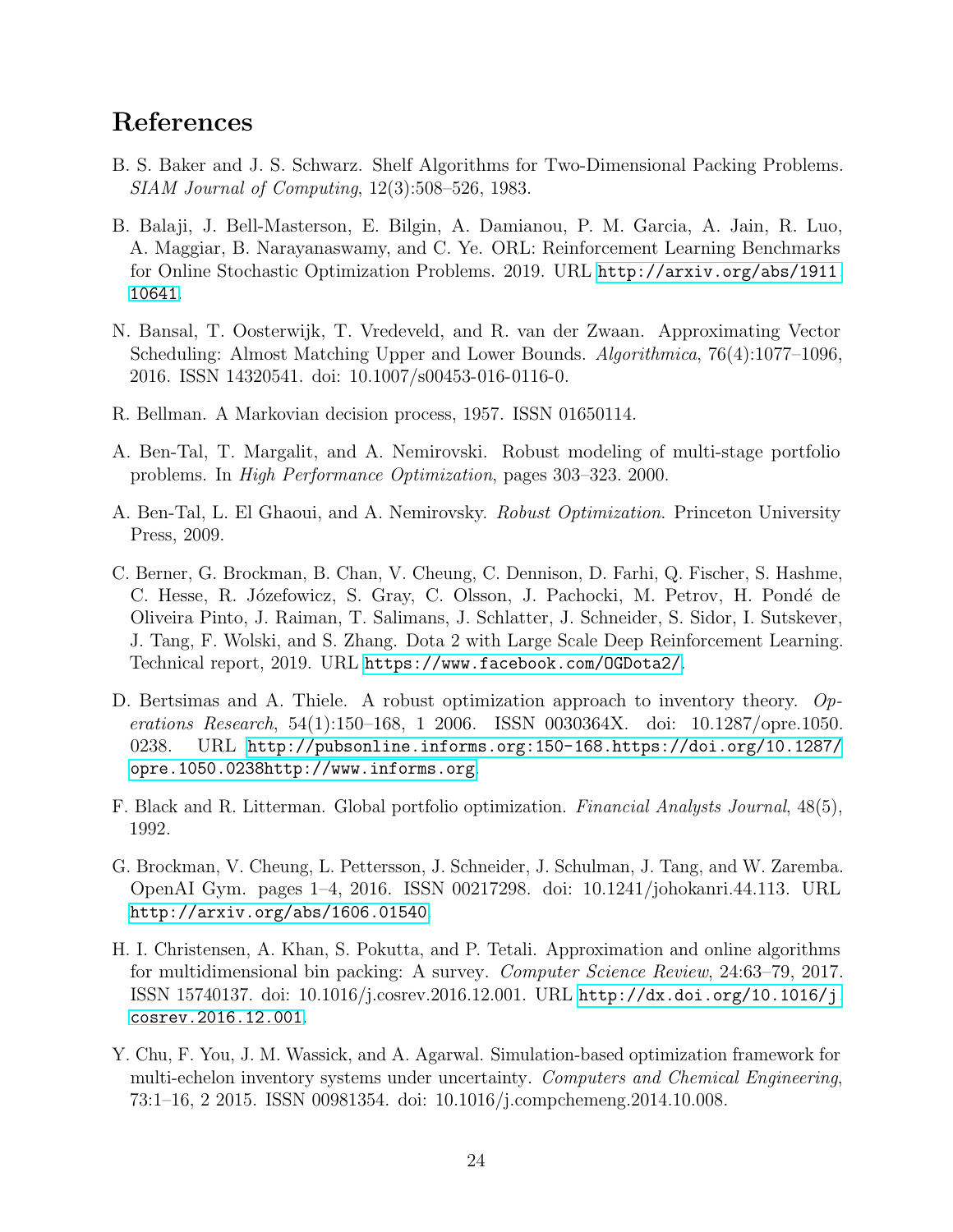- <span id="page-24-2"></span>E. G. Coffman, J. Csirik, G. Galambos, S. Martello, and D. Vigo. Bin Packing Approximation Algorithms: Survey and Classification. In Handbook of Combinatorial Optimization, pages 455–531. Springer, Heidelberg, 2013.
- <span id="page-24-13"></span>G. Cornuejols and R. Tutuncu. Chapter 20: Robust Optimization Models in Finance. In Optimization Methods in Finance, pages 309–312. 2006.
- <span id="page-24-6"></span>E. Cortez, A. Bonde, A. Muzio, M. Russinovich, M. Fontoura, and R. Bianchini. Resource Central: Understanding and Predicting Workloads for Improved Resource Management in Large Cloud Platforms. In Proceedings of the International Symposium on Operating Systems Principles (SOSP), 2017. ISBN 9781450350853. doi: 10.1097/01.nnn.0000365457. 75237.2b. URL [https://www.microsoft.com/en-us/research/publication/](https://www.microsoft.com/en-us/research/publication/resource-central-understanding-predicting-workloads-improved-resource-management-large-cloud-platforms/) resource-central-understanding-predicting-workloads-improved-resource-management-large
- <span id="page-24-3"></span>C. Courcoubetis and R. Weber. Stability of on-line bin packing with random arrivals and long-run-average constraints. Probability in the Engineering and Informational Sciences, 4 (4):447–460, 1990. ISSN 14698951. doi: 10.1017/S0269964800001753.
- <span id="page-24-7"></span>J. Csirik, D. S. Johnson, C. Kenyon, J. B. Orlin, P. W. Shor, and R. R. Weber. On the Sum-of-Squares algorithm for bin packing. Journal of the ACM, 53(1):1–65, 2006. ISSN 00045411. doi: 10.1145/1120582.1120583.
- <span id="page-24-1"></span>G. B. Dantzig. Discrete-Variable Extremum Problems. INFORMS, 5(2):266–277, 1957.
- <span id="page-24-12"></span>G. B. Dantzig and G. Infanger. Multi-stage stochastic linear programs for portfolio optimization. Annals of Operations Research, 45:59–76, 1993.
- <span id="page-24-11"></span>V. DeMiguel, L. Garlappi, F. J. Nogales, and R. Uppal. A Generalized Approach to Portfolio Optimization: Improving Performance by Constraining Portfolio Norms. Management Science, 55(9), 2009.
- <span id="page-24-9"></span>A. S. Eruguz, E. Sahin, Z. Jemai, and Y. Dallery. A comprehensive survey of guaranteedservice models for multi-echelon inventory optimization, 2 2016. ISSN 09255273.
- <span id="page-24-10"></span>F. J. Fabozzi, P. N. Kolm, D. A. Pachamanova, and S. M. Focardi. Robust Portfolio Optimization and Management. John Wiley & Sons, 2007.
- <span id="page-24-4"></span>P. C. Gilmore and R. E. Gomory. A Linear Programming Approach to the Cutting-Stock Problem. Operations Research, 9(6):849–859, 1961. ISSN 0030-364X. doi: 10.1287/opre.9. 6.849.
- <span id="page-24-8"></span>P. Glasserman and S. Tayur. Sensitivity analysis for base-stock levels in multiechelon production-inventory systems. Management Science, 41(2):263–281, 1995.
- <span id="page-24-5"></span>V. Gupta and A. Radovanovic. Online Stochastic Bin Packing. pages 1–21, 2012. URL <http://arxiv.org/abs/1211.2687>.

<span id="page-24-0"></span>Gurobi Optimization LLC. Gurobi, 2018. URL <https://www.gurobi.com>.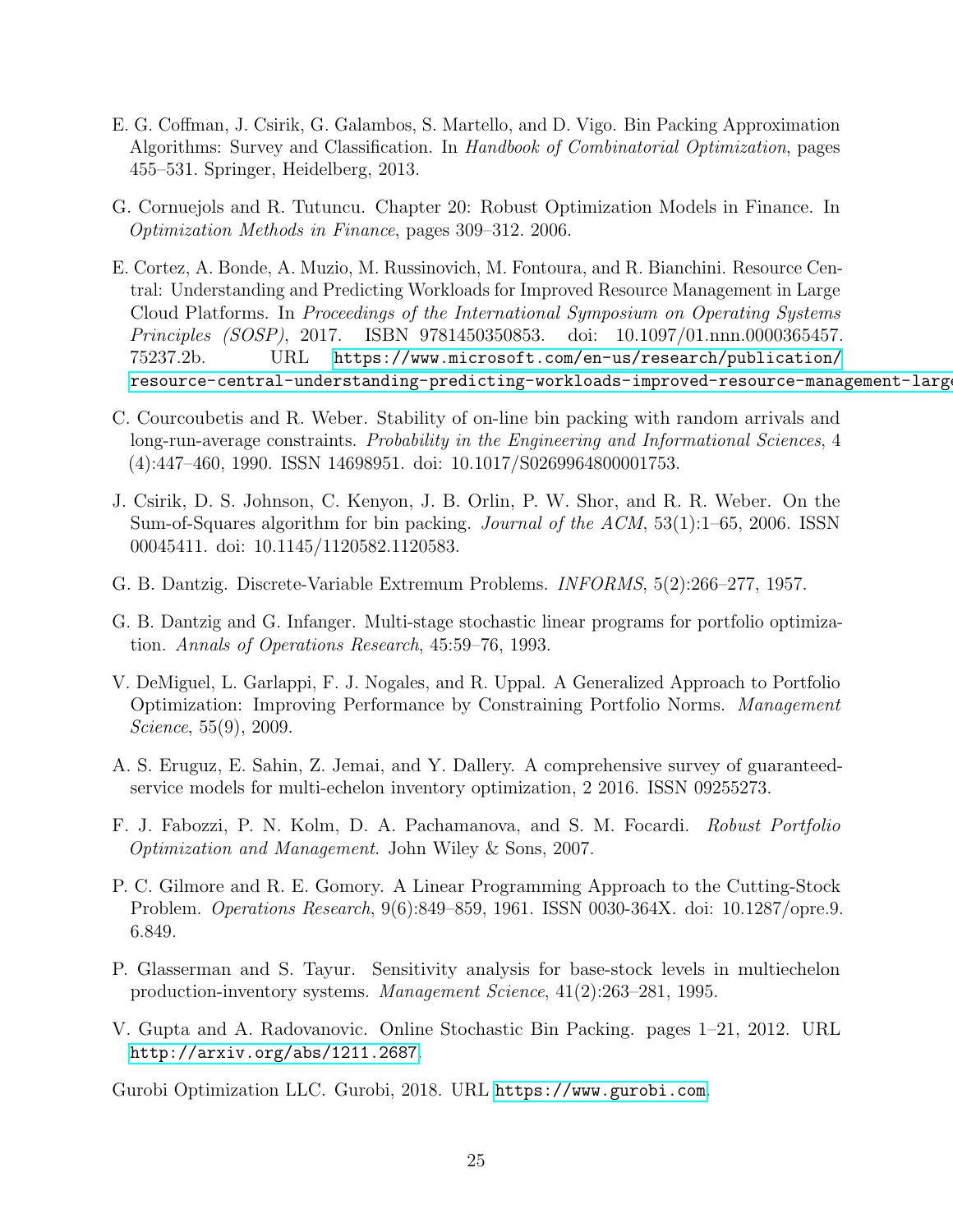- <span id="page-25-8"></span>X. Han, Y. Kawase, and K. Makino. Randomized algorithms for online knapsack problems. Theoretical Computer Science, 562(C):395–405, 2015. ISSN 03043975. doi: 10.1016/j.tcs. 2014.10.017. URL <http://dx.doi.org/10.1016/j.tcs.2014.10.017>.
- <span id="page-25-3"></span>W. E. Hart, C. D. Laird, D. L. Woodruff, G. A. Hackebeil, B. L. Nicholson, and J. D. Siirola.  $Pyomo - Optimization Modeling in Python. Springer, Cham, Switzerland, 2nd edition,$ 2017. ISBN 9783319588193.
- <span id="page-25-1"></span>C. D. Hubbs, C. Li, N. V. Sahinidis, I. E. Grossmann, and J. M. Wassick. A deep reinforcement learning approach for chemical production scheduling. Computers and Chemical Engineering, 2020. doi: https://doi.org/10.1016/j.compchemeng.2020.106982.
- <span id="page-25-9"></span>D. S. Johnson. Approximation algorithms for combinatorial problems. *Journal of Computer* and System Sciences, 9(3):256–278, 1974. ISSN 10902724. doi: 10.1016/S0022-0000(74) 80044-9.
- <span id="page-25-11"></span>R. Kapuscinski and S. Tayur. Optimal policies and simulation-based optimization for capacitated production inventory systems. In Quantitative Models for Supply Chain Management, pages 7–40. Springer, 1999.
- <span id="page-25-5"></span>H. Kellerer, U. Pferschy, and D. Pisinger. Knapsack Problems, volume 53. Springer Verlag, Heidelberg, 2004. ISBN 9788578110796. doi: 10.1017/CBO9781107415324.004.
- <span id="page-25-7"></span>W. Kong, D. Sivakumar, C. Liaw, and A. Mehta. A new dog learns old tricks: RL finds Classic optimization algorithms. 7th International Conference on Learning Representations, ICLR 2019, (2009):1–25, 2019.
- <span id="page-25-12"></span>H. Konno and H. Yamazaki. Mean-Absolute Deviation Portfolio Optimization Model and Its Applications to Tokyo Stock Market. Management Science, 37(5), 1991.
- <span id="page-25-0"></span>W. Kool, H. Van Hoof, and M. Welling. Attention, learn to solve routing problems! 7th International Conference on Learning Representations, ICLR 2019, pages 1–25, 2019.
- <span id="page-25-13"></span>P. Krokhmal, J. Palmquist, and S. Uryasev. Portfolio optimization with conditional value-atrisk objective and constraints. Journal of Risk, 4(2), 2003.
- <span id="page-25-10"></span>H. L. Lee, V. Padmanabhan, and S. Whang. Information distortion in a supply chain: The bullwhip effect. Management Science, 43(4):546–558, 4 1997. ISSN 00251909. doi: 10. 1287/mnsc.43.4.546. URL [https://pubsonline.informs.org/doi/abs/10.1287/mnsc.](https://pubsonline.informs.org/doi/abs/10.1287/mnsc.43.4.546) [43.4.546](https://pubsonline.informs.org/doi/abs/10.1287/mnsc.43.4.546).
- <span id="page-25-2"></span>Y. Li. Deep Reinforcement Learning: An Overview. pages 1–70, 2017. ISSN 1701.07274. doi:  $10.1007/978-3-319-56991-8{\-\}32. \text{ URL http://arxiv.org/abs/1701.07274.}$  $10.1007/978-3-319-56991-8{\-\}32. \text{ URL http://arxiv.org/abs/1701.07274.}$  $10.1007/978-3-319-56991-8{\-\}32. \text{ URL http://arxiv.org/abs/1701.07274.}$
- <span id="page-25-6"></span>G. S. Lueker. Average-case analysis of off-line and on-line knapsack problems. Proceedings of the Annual ACM-SIAM Symposium on Discrete Algorithms, (January 1995):179–188, 1995.
- <span id="page-25-4"></span>W. Ma, D. Simchi-Levi, and J. Zhao. A Competitive Analysis of Online Knapsack Problems with Unit Density. *SSRN Electronic Journal*, 2019. doi: 10.2139/ssrn.3423199.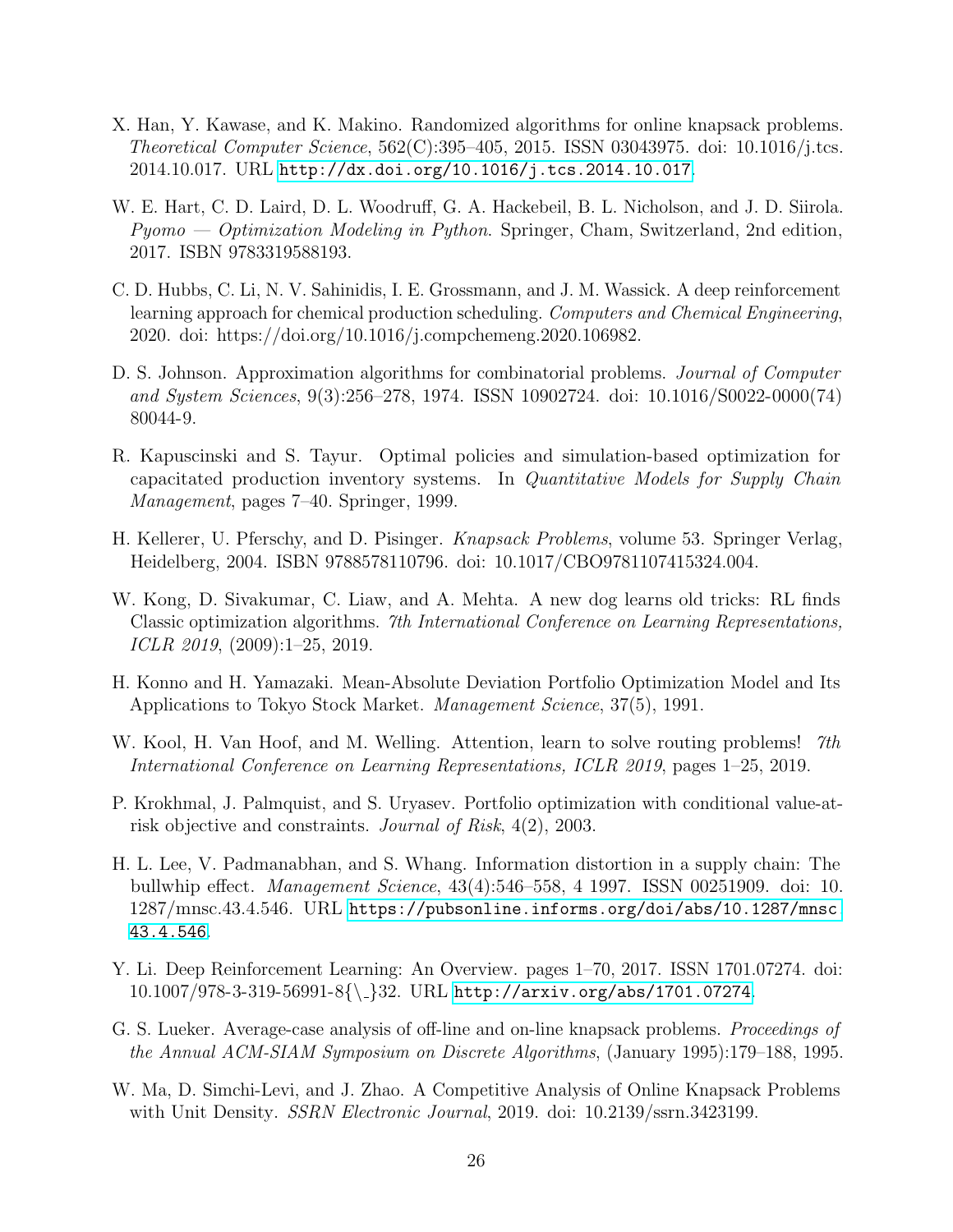- <span id="page-26-6"></span>A. Marchetti-Spaccamela and C. Vercellis. Stochastic on-line knapsack problems. Mathematical Programming, 68(1-3):73–104, 1995. ISSN 14364646. doi: 10.1007/BF01585758.
- <span id="page-26-11"></span>H. Markowitz. PORTFOLIO SELECTION. The Journal of Finance, 7(1):77–91, 3 1952. ISSN 15406261. doi: 10.1111/j.1540-6261.1952.tb01525.x. URL [http://doi.wiley.com/](http://doi.wiley.com/10.1111/j.1540-6261.1952.tb01525.x) [10.1111/j.1540-6261.1952.tb01525.x](http://doi.wiley.com/10.1111/j.1540-6261.1952.tb01525.x).
- <span id="page-26-2"></span>Y. Martinez, A. Nowe, J. Suarez, and R. Bello. A Reinforcement Learning Approach for the Flexible Job Shop Scheduling Problem. In C. A. Coello, editor, Learning and Intelligent Optimization, pages 253–262. Springer Verlag, 2011.
- <span id="page-26-5"></span>G. B. Mathews. On the Partition of Numbers. Proceedings of the London Mathematical Society, s1-28(1):486–490, 11 1896. ISSN 0024-6115. doi: 10.1112/plms/s1-28.1.486. URL <https://doi.org/10.1112/plms/s1-28.1.486>.
- <span id="page-26-3"></span>P. Moritz, R. Nishihara, S. Wang, A. Tumanov, R. Liaw, E. Liang, M. Elibol, Z. Yang, W. Paul, M. I. Jordan, and I. Stoica. Ray: A Distributed Framework for Emerging AI Applications. 2018. URL <http://arxiv.org/abs/1712.05889>.
- <span id="page-26-8"></span>A. Mortazavi, A. Arshadi Khamseh, and P. Azimi. Designing of an intelligent self-adaptive model for supply chain ordering management system. Engineering Applications of Artificial Intelligence, 37:207–220, 2015. ISSN 09521976. doi: 10.1016/j.engappai.2014.09.004. URL <http://dx.doi.org/10.1016/j.engappai.2014.09.004>.
- <span id="page-26-9"></span>J. Nocedal and S. Wright. Numerical optimization. Springer Science & Business Media, 2006.
- <span id="page-26-1"></span>A. Oroojlooyjadid, M. Nazari, L. Snyder, and M. Takáč. A Deep Q-Network for the Beer Game: A Reinforcement Learning algorithm to Solve Inventory Optimization Problems. pages 1–38, 2017. URL <http://arxiv.org/abs/1708.05924>.
- <span id="page-26-12"></span>A. F. Perold. Large-scale portfolio optimization. Management Science, 30(10), 1984.
- <span id="page-26-10"></span>M. J. D. Powell. An efficient method for finding the minimum of a function of several variables without calculating derivatives. The Computer Journal, 7(2):155–162, 1964.
- <span id="page-26-7"></span>B. Ram. The pallet loading problem: A survey. International Journal of Production Economics, 28(2):217–225, 1992. ISSN 09255273. doi: 10.1016/0925-5273(92)90034-5.
- N. V. Sahinidis. BARON 19.7.13: Global Optimization of Mixed-Integer Nonlinear Programs, 2019. URL [http://www.minlp.com/downloads/docs/baronmanual.pdf](http://www.minlp.com/downloads/docs/baron manual.pdf).
- <span id="page-26-4"></span>J. Schulman, P. Moritz, S. Levine, M. I. Jordan, and P. Abbeel. High-dimensional continuous control using generalized advantage estimation. pages 1–14, 2016. URL [https://arxiv.](https://arxiv.org/pdf/1506.02438.pdf) [org/pdf/1506.02438.pdf](https://arxiv.org/pdf/1506.02438.pdf).
- <span id="page-26-0"></span>D. Silver, T. Hubert, J. Schrittwieser, I. Antonoglou, M. Lai, A. Guez, M. Lanctot, L. Sifre, D. Kumaran, T. Graepel, T. Lillicrap, K. Simonyan, and D. Hassabis. Mastering Chess and Shogi by Self-Play with a General Reinforcement Learning Algorithm. pages 1–19, 2017. URL <http://arxiv.org/abs/1712.01815>.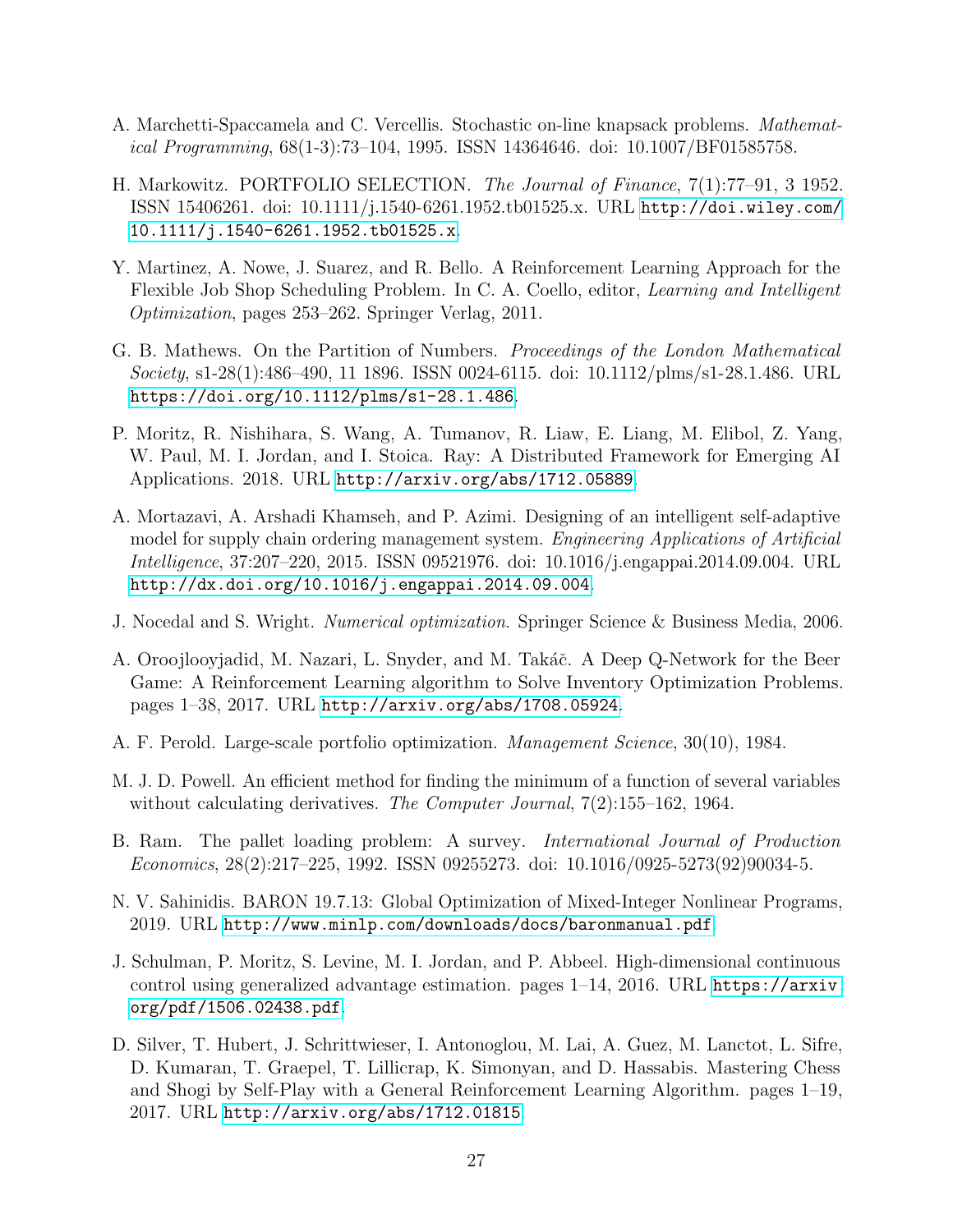- <span id="page-27-2"></span>D. Simchi-Levi and Y. Zhao. Performance Evaluation of Stochastic Multi-Echelon Inventory Systems: A Survey. Advances in Operations Research, 2012:126254, 2012. ISSN 1687-9147. doi: 10.1155/2012/126254. URL <https://doi.org/10.1155/2012/126254>.
- <span id="page-27-1"></span>W. Song, Z. Xiao, Q. Chen, and H. Luo. Adaptive resource provisioning for the cloud using online bin packing. IEEE Transactions on Computers, 63(11):2647–2660, 2014. ISSN 15579956. doi: 10.1109/TC.2013.148.
- <span id="page-27-0"></span>R. Sutton and A. Barto. Reinforcement Learning: An Introduction. MIT Press, Cambridge, Massachusetts, 2 edition, 2018. URL [http://incompleteideas.net/book/](http://incompleteideas.net/book/bookdraft2017nov5.pdf) [bookdraft2017nov5.pdf](http://incompleteideas.net/book/bookdraft2017nov5.pdf).